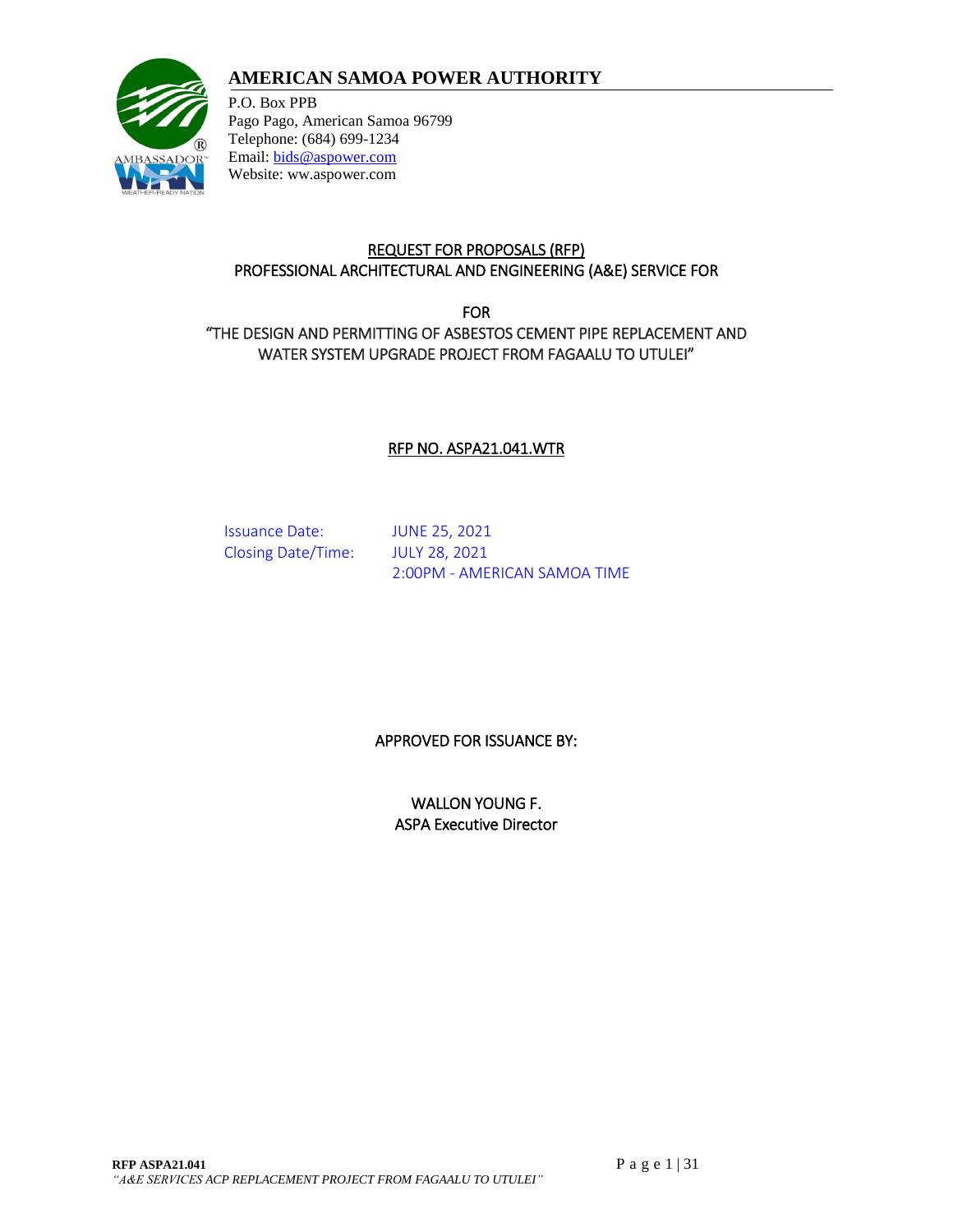#### NOTICE TO OFFERORS

ISSUANCE DATE: JUNE 25, 2021 RFP NO. ASPA21.041.WTR PROJECT NAME: Professional (A&E) Services for "The Design and Permitting of Asbestos Cement Pipe (ACP) replacement and Water System Upgrade Project from Fagaalu to Utulei. CLOSING DATE/TIME: JULY 28, 2021 @ 2:00PM AMERICAN SAMOA TIME

### The American Samoa Power Authority (ASPA) hereby issues this Request for Proposals ("RFP") to evaluate, negotiate, and award a contract for Professional Services (A&E) for the Design and Permitting of ACP replacement and water system upgrade. This project is part of ASPA's efforts to improve its service to the people of American Samoa. The project is fully funded by the United States Environmental Protection Agency (USEPA). This contract shall include all services as described in the SOW. Offerors shall provide sufficient written and verifiable information that responds to the requirements set forth herein and in the Scope of Work ("SOW").

You may view this RFP online at ASPA's website [https://www.aspower.com.](https://www.aspower.com/) For more information about this RFP, please contact the following person(s):

#### Renee Leotele Togafau-Matautia

Procurement Manager Procurement Office Tel. (684) 699-3057 [procurement@aspower.com](mailto:procurement@aspower.com) [, renee@aspower.com](mailto:renee@aspower.com)

The American Samoa Power Authority reserves the right to:

- 1. Reject all proposals and reissue a new or amended RFP;
- 2. Request additional information from any Offeror;
- 3. Select a firm for award based on other qualifications than "least cost" (e.g. capability to complete work in a timely fashion or proven technical capabilities);
- 4. Negotiate a contract with the Offeror that is selected for award;
- 5. Waive any non-material violations of rules set up in this RFP at its sole discretion;
- 6. Require the Offeror to provide payment and performance bonds; and
- 7. Assign all of its rights and obligations, including the assignment of the RFP or any contracts awarded pursuant to this RFP and assignment of its ownership and/or management of the project.

Wallon Young. F. Date Executive Director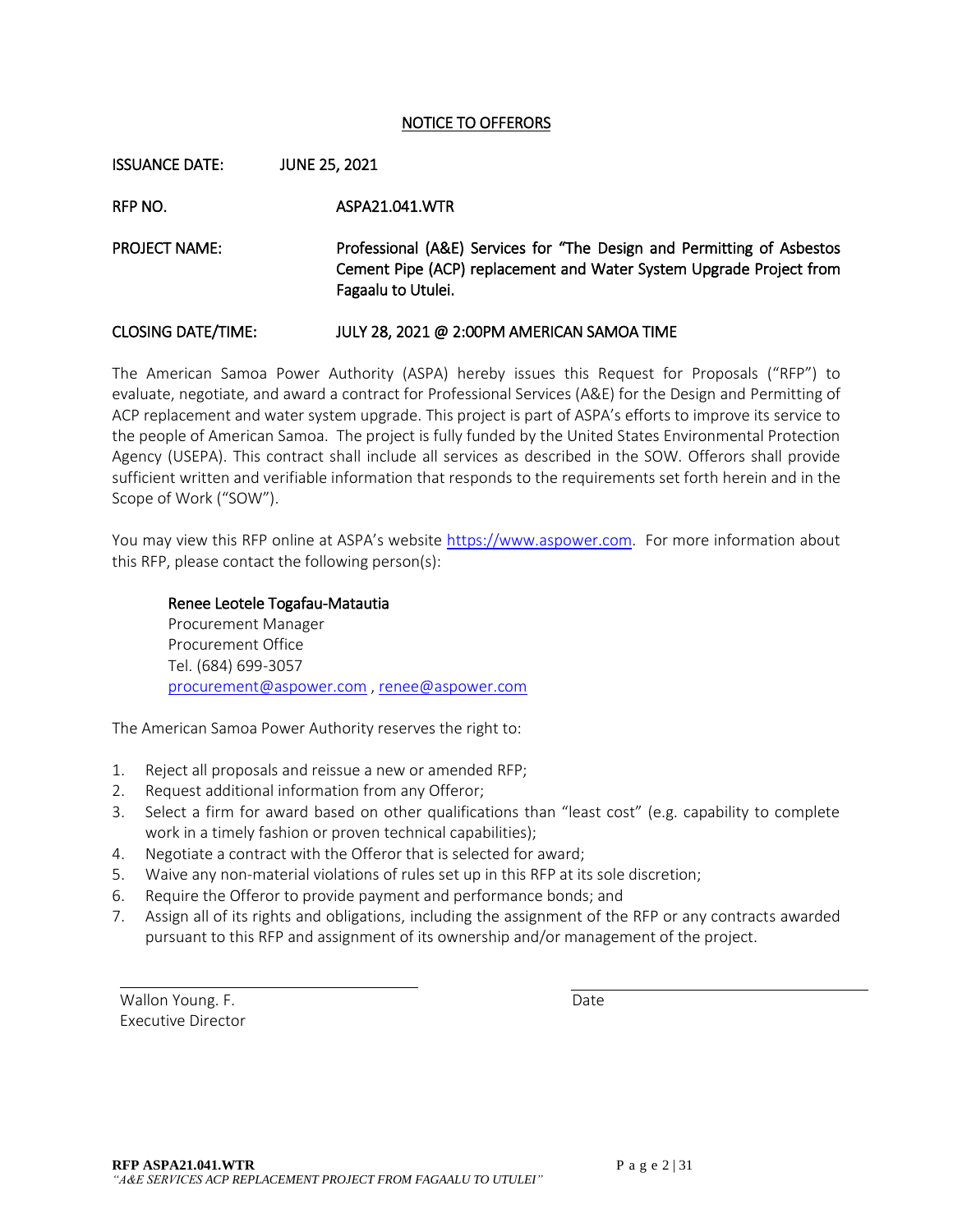| PROPOSAL INVITATION                                                                                                                                                                                                                                                                                                                                                                                                                                                                                                                                                                                                                                                                                                                                                                                                                                                          |  |  |  |  |  |  |  |
|------------------------------------------------------------------------------------------------------------------------------------------------------------------------------------------------------------------------------------------------------------------------------------------------------------------------------------------------------------------------------------------------------------------------------------------------------------------------------------------------------------------------------------------------------------------------------------------------------------------------------------------------------------------------------------------------------------------------------------------------------------------------------------------------------------------------------------------------------------------------------|--|--|--|--|--|--|--|
| AMERICAN SAMOA POWER AUTHORITY:                                                                                                                                                                                                                                                                                                                                                                                                                                                                                                                                                                                                                                                                                                                                                                                                                                              |  |  |  |  |  |  |  |
| Procurement Office                                                                                                                                                                                                                                                                                                                                                                                                                                                                                                                                                                                                                                                                                                                                                                                                                                                           |  |  |  |  |  |  |  |
| P.O. BOX PPB                                                                                                                                                                                                                                                                                                                                                                                                                                                                                                                                                                                                                                                                                                                                                                                                                                                                 |  |  |  |  |  |  |  |
| PAGO PAGO, AS 96799                                                                                                                                                                                                                                                                                                                                                                                                                                                                                                                                                                                                                                                                                                                                                                                                                                                          |  |  |  |  |  |  |  |
| (684) 699-3057                                                                                                                                                                                                                                                                                                                                                                                                                                                                                                                                                                                                                                                                                                                                                                                                                                                               |  |  |  |  |  |  |  |
|                                                                                                                                                                                                                                                                                                                                                                                                                                                                                                                                                                                                                                                                                                                                                                                                                                                                              |  |  |  |  |  |  |  |
| bids@aspower.com                                                                                                                                                                                                                                                                                                                                                                                                                                                                                                                                                                                                                                                                                                                                                                                                                                                             |  |  |  |  |  |  |  |
| JUNE 25, 2021<br><b>ISSUANCE DATE:</b>                                                                                                                                                                                                                                                                                                                                                                                                                                                                                                                                                                                                                                                                                                                                                                                                                                       |  |  |  |  |  |  |  |
| RFP NO.<br>ASPA21.041                                                                                                                                                                                                                                                                                                                                                                                                                                                                                                                                                                                                                                                                                                                                                                                                                                                        |  |  |  |  |  |  |  |
| PROJECT NAME:<br>Professional Services (A&E) for the Design and permitting of ACP Replacement and                                                                                                                                                                                                                                                                                                                                                                                                                                                                                                                                                                                                                                                                                                                                                                            |  |  |  |  |  |  |  |
| Water System Upgrade from Fagaalu to Utulei                                                                                                                                                                                                                                                                                                                                                                                                                                                                                                                                                                                                                                                                                                                                                                                                                                  |  |  |  |  |  |  |  |
| This REQUEST FOR PROPOSAL shall require a <b>Cost Proposal</b> to be submitted in a separate sealed<br>1.<br>envelope, box, or other enclosure                                                                                                                                                                                                                                                                                                                                                                                                                                                                                                                                                                                                                                                                                                                               |  |  |  |  |  |  |  |
| 2. All required submittals, including the Cost Proposal, must be addressed to the ASPA Procurement<br>Manager                                                                                                                                                                                                                                                                                                                                                                                                                                                                                                                                                                                                                                                                                                                                                                |  |  |  |  |  |  |  |
| An original, five (5) hard copies and one (1) PDF of the complete proposal must be received at the<br>3.<br>ASPA Procurement Office no later than July 28, 2021 @ 2:00 pm American Samoa Time.                                                                                                                                                                                                                                                                                                                                                                                                                                                                                                                                                                                                                                                                               |  |  |  |  |  |  |  |
| The envelope or box must be labeled "RFP No. ASPA21.041.WTR Professional Services (A&E) for<br>4.<br>the Design and permitting of ACP Replacement and Water System Upgrade from Fagaalu to Utulei<br>Late submittals will not be opened or considered and will be determined as non-responsive.                                                                                                                                                                                                                                                                                                                                                                                                                                                                                                                                                                              |  |  |  |  |  |  |  |
| 5. Any and all pre-proposal questions and/or clarifications shall be submitted to Procurement by email<br>at bids@aspower.com or procurement@aspower.com no later than July 6, 2021 at 2:00 p.m.                                                                                                                                                                                                                                                                                                                                                                                                                                                                                                                                                                                                                                                                             |  |  |  |  |  |  |  |
| NOTE TO OFFERORS:                                                                                                                                                                                                                                                                                                                                                                                                                                                                                                                                                                                                                                                                                                                                                                                                                                                            |  |  |  |  |  |  |  |
| This Proposal is subject to the attached General Terms and Conditions of the Request for Proposals for:<br>"RFP NO. ASPA21.041.WTR Professional Services (A&E) for the Design and Permitting of ACP Replacement<br>and Water System Upgrade from Fagaalu to Utulei.<br>The undersigned offers and agrees to furnish within the time specified, the articles and services at the price<br>stated opposite the respective terms listed on the schedule provided. In consideration of the expense of<br>the American Samoa Power Authority in opening, tabulating, and evaluating this and other Proposals, and<br>other considerations such as the schedule, the undersigned agrees that this Proposal shall remain firm and<br>irrevocable for One Hundred Twenty (120) calendar days from the closing date to supply any or all of the<br>items for which prices are quoted. |  |  |  |  |  |  |  |
| <b>DATE</b><br>SIGNED:                                                                                                                                                                                                                                                                                                                                                                                                                                                                                                                                                                                                                                                                                                                                                                                                                                                       |  |  |  |  |  |  |  |

AMERICAN SAMOA POWER AUTHORITY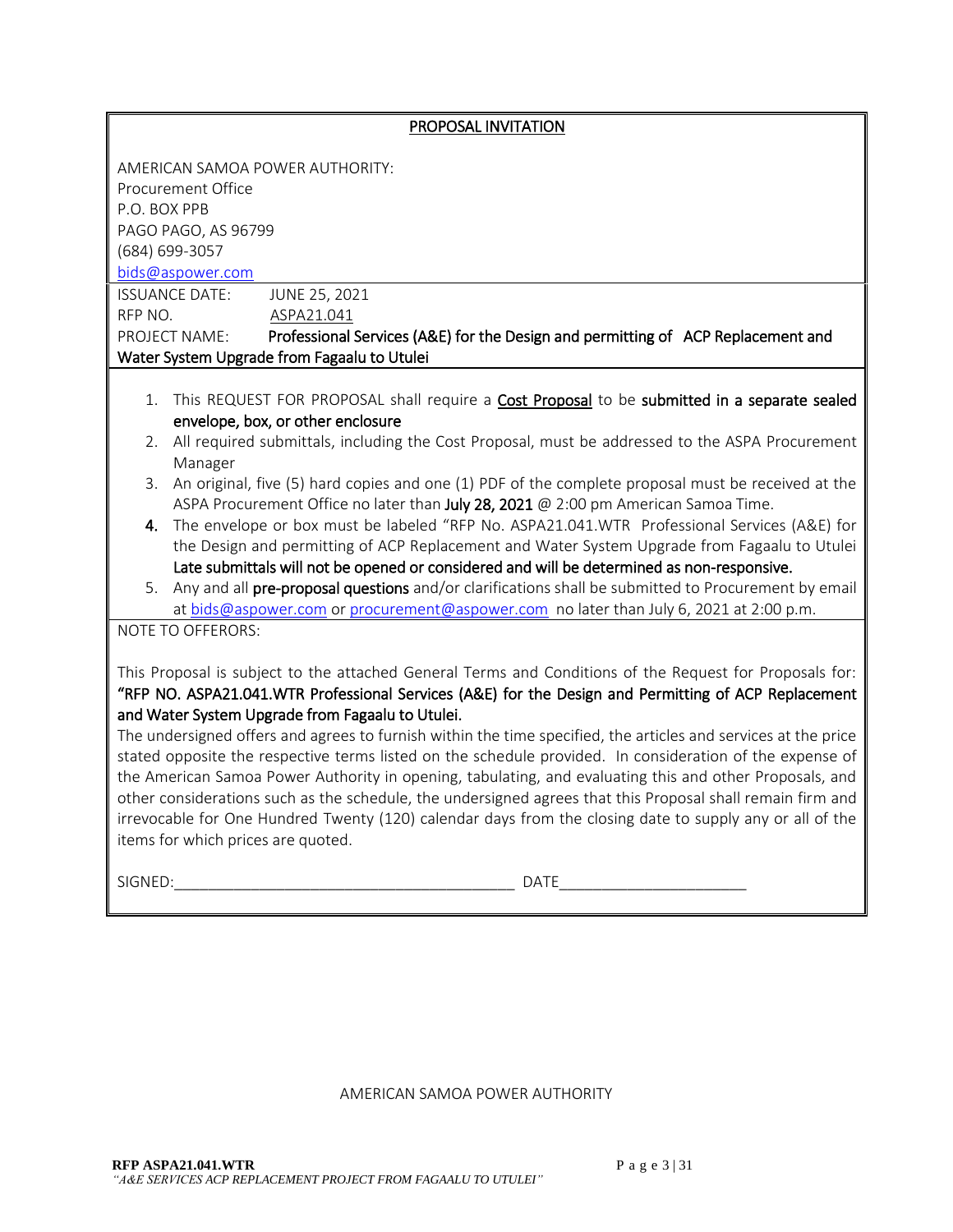#### SPECIAL REMINDER TO PROSPECTIVE OFFERORS

Offerors are reminded to read the Proposal Solicitation Instructions and General Terms and Conditions attached to a PROPOSAL Invitation to ascertain that all of the following requirements (see check boxes) of the Proposal are submitted in the Proposal envelope at the date and time for Proposal opening.

- $\boxtimes$ 1. PROPOSAL FORMS
	- a. Proposal Invitation Form
	- b. Proposal Transmittal Form (Attachment A)
	- c. OFFERORS Qualification Sheet (Attachment C)
	- d. Disclosure Statement (Attachment D)
	- e. Non-Collusion Statement (Attachment E)
- $\boxtimes$ 2. BUSINESS LICENSE Offerors must submit current business AND current contractor's license as stated below (see General Terms and Condition for more information).
- $\boxtimes$ 3. TECHNICAL PROPOSAL The Technical Proposal shall comply with all requirements in the Scope of Work as outlined in Attachment B of this document and must follow the format described under this RFP.
- $\boxtimes$ 4. CONTRACT COST PROPOSAL The Offeror shall submit a separately sealed cost proposal for the proposal.
- $\boxtimes$ 5. SPECIAL REMINDER FORM This form must be completed and submitted.

All required forms must be signed and returned with the proposal envelope. Failure to comply with these requirements may result in disqualification or rejection of the proposal.

*I, \_\_\_\_\_\_\_\_\_\_\_\_\_\_\_\_\_\_\_\_\_\_\_\_, the duly authorized representative of \_\_\_\_\_\_\_\_\_\_\_\_\_\_\_\_\_\_\_\_\_\_\_\_\_\_,* 

*acknowledge receipt of this special reminder to prospective Offerors together with PROPOSAL Invitation#: RFP NO. ASPA 21.041.WTR Professional Services (A&E) for the Design and Permitting of ACP Replacement and Water System Upgrade*

*This date of \_\_\_\_\_\_\_\_\_\_\_\_\_\_\_\_\_\_\_, 2021*.

Offeror's Representative's Signature

\_\_\_\_\_\_\_\_\_\_\_\_\_\_\_\_\_\_\_\_\_\_\_\_\_\_\_\_\_\_\_\_\_\_\_\_\_\_\_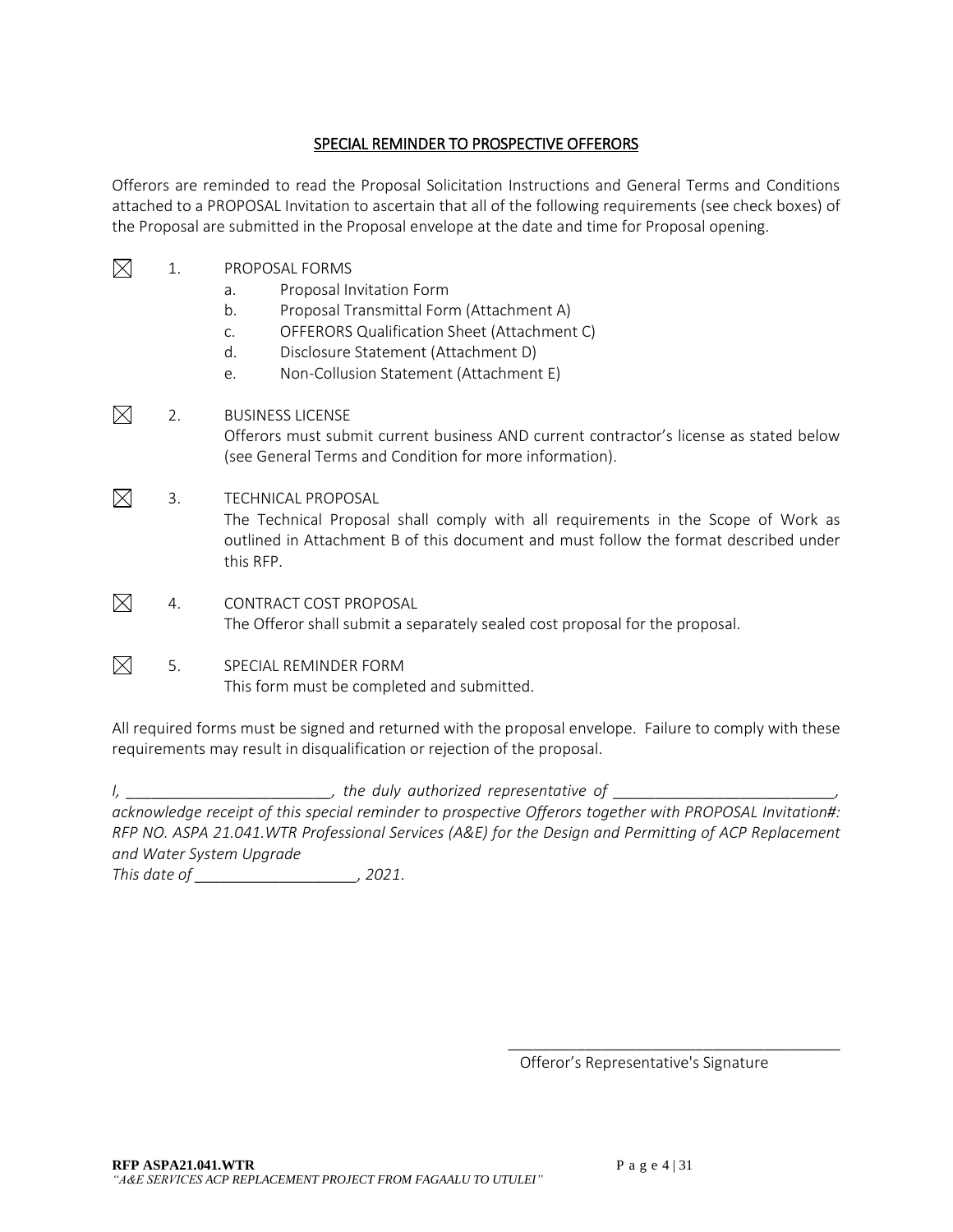#### GENERAL TERMS AND CONDITIONS

### **I.** INTRODUCTION

This project will insure that asbestos cement pipes which are brittle and leaking a lot of water, and pose a safety and health thread, are replaced. The Project will also upgrade water system by providing a dedicated line for transmission and distribution lines to improve the water pressure in most areas of the islands and assure protection of drinking water from contaminant intrusion into the system and sustain safe, quality drinking water for the community as well as staying in compliance with requirements by EPA.

### **II.** PROJECT BACKGROUND INFORMATION

This request for proposal covers the design and permitting phase of the project "ACP Replacement and Water System Upgrade Project" which will involve the installation of PVCO water lines to replace the existing AC pipelines. This will also include installation of gate valves, ARVs, blow-off valves, PRVs, fire hydrants and all other appurtenances necessary for the satisfactory completion of the project. It will also include the testing and disinfection of the new water lines, replacement of lateral and service lines, relocation of existing water meters and transferring of all existing customers to the new system also includes replacement of existing Booster Station in Fagaalu.

The intent of this RFP is to have an agreement based on the successful completion of the SOW (Attachment B).

### **III.** AUTHORITY

- A. ASPA was formally established through legislative action by the American Samoa Government (ASG) in 1981.
- B. ASPA generates and distributes electrical power and provides water, wastewater, and solid waste services for the islands of American Samoa:
	- a. As a separate and semi-autonomous authority, ASPA was established to afford better accountability for the utilities' operations and cost of service.
	- b. ASPA is governed by a five-member Board of Directors which are appointed by the Governor of American Samoa and confirmed by the legislature.
	- c. ASPA's utility rates are developed and promulgated in accordance with ASG Administrative Procedures Act (ASCA § 4.1001 et. seq.) and specific guidelines within the Public Utility Regulatory Policies Act ("PURPA") for electricity.

### **IV.** PROPOSAL DOCUMENTS

Request for Proposal package "RFP" may be obtained from the ASPA Procurement Office located in Tafuna. Offerors must submit qualification documents. ASPA reserves the right to reject or eliminate any proposal from the process if the offeror does not meet minimum qualifications.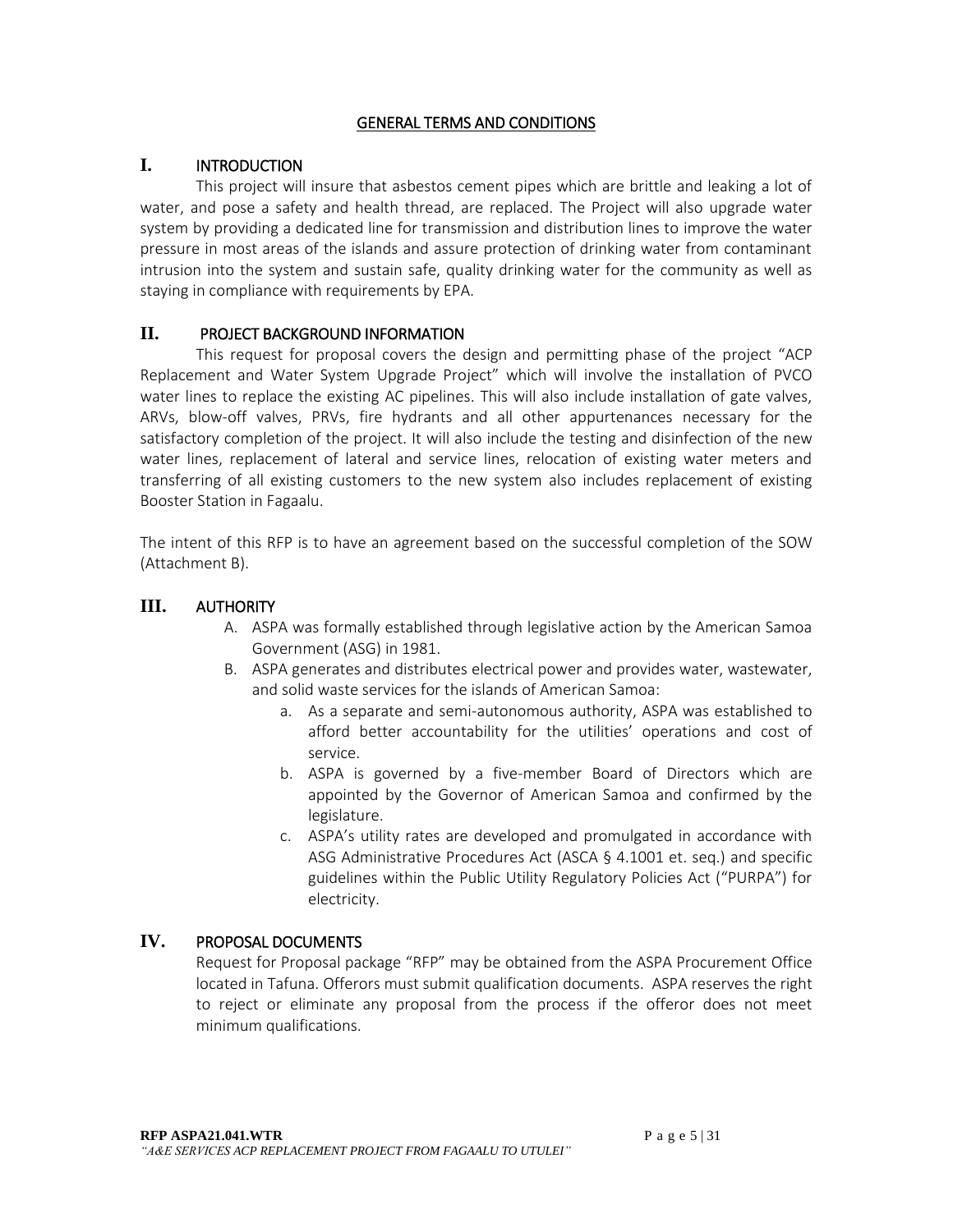## **V.** SUBMITTALS

- A. Completed "SPECIAL NOTICES TO PROSPECTIVE OFFERORS" form on Page 6 of this document.
- B. The contractor will provide a cost bid as outlined on Attachment M, the "Bid Form"
- C. The contractor will provide information as required on Attachment D, the "Offeror Qualification Sheet Information Form".
- D. The contractor will provide the signed Disclosure Statement as required on Attachment E
- E. The contractor will provide the signed Non-Collusion Statement as required on Attachment F.
- F. The Bid Invitation Form.
- G. The Bid Transmittal Form as provided on Attachment A.

### **VI.** DATE/TIME/PLACE OF PROPOSAL SUBMITTAL AND PROPOSAL OPENING

A. Each offeror must submit its proposal in a sealed envelope addressed to:

Renee Leotele Togafau-Matautia Procurement Manager P.O Box PPB Pago Pago, AS 96799

- B. An original, four (5) hard copies and an electronic copy of the proposal must be received in the ASPA Office of Procurement on or before July 28, 2021 at 2:00PM American Sāmoa time. If the closing date falls on a weekend, or public holiday, the closing date shall be the first working day that follows immediately after.
- C. Late submittals will not be opened or considered and will be determined as nonresponsive.
- D. All Offerors shall provide sufficient written and verifiable information that responds to the requirements of the RFP and in accordance with the SOW

## **VII.** PRE-PROPOSAL QUESTIONS

- 1. Any pre-proposal questions and/or clarifications shall be submitted in writing to Renee Leotele Togafau-Matautia by email at [procurement@aspower.com](mailto:procurement@aspower.com) or in hard copy to the address listed above in Section VI Part A of this document.
- 2. Pre-proposal questions must be received no later than July 6, 2021 at 2:00PM American Sāmoa time. ASPA will then issue an addenda to address any questions and/or clarifications as may be necessary.

### **VIII.** ADDENDA

A. ASPA reserves the right issue an addenda for any changes to this RFP.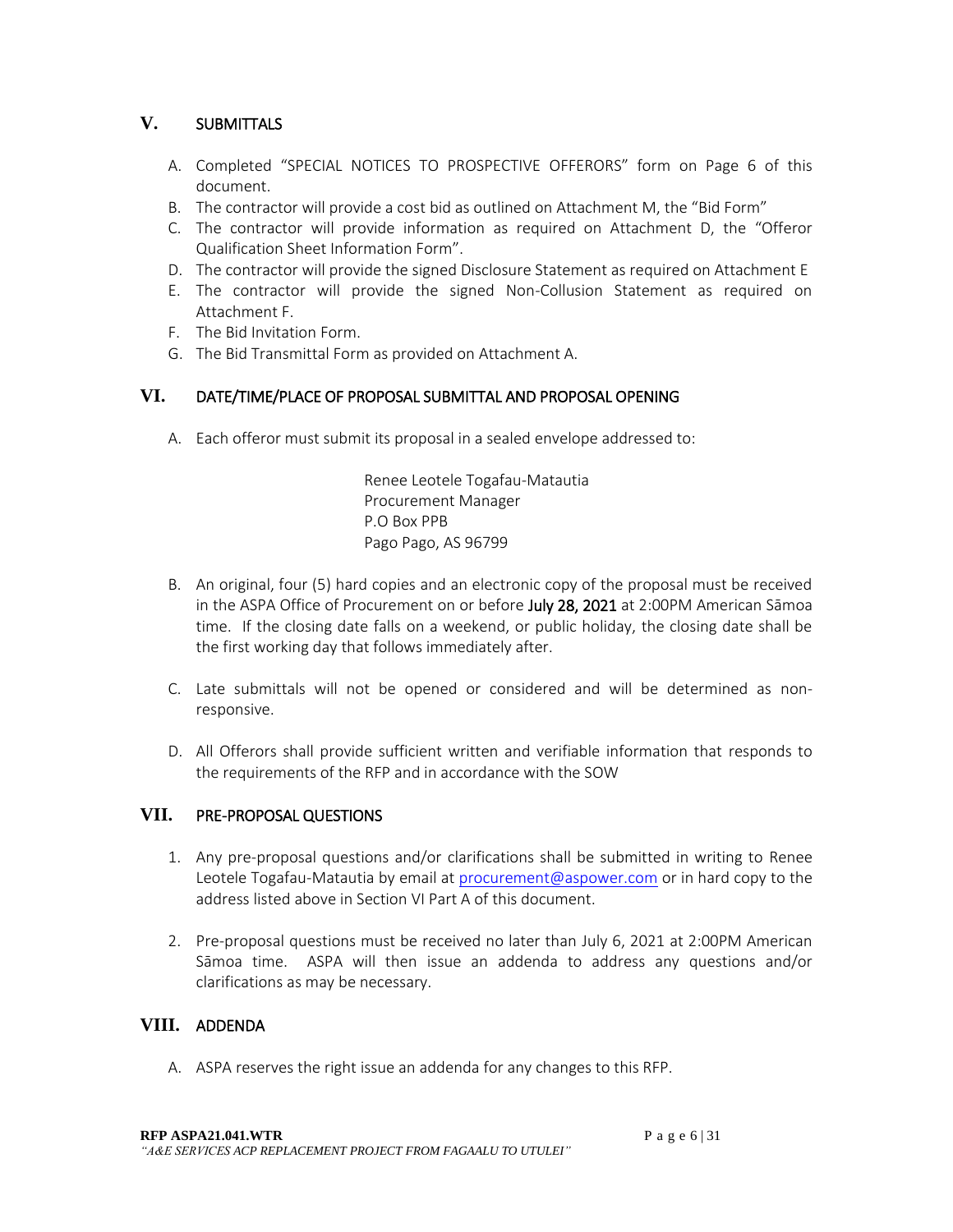B. Offerors will be requested to send a signed "Receipt of Addenda" to ASPA for each addendum that may be issued.

### **IX.** PROPOSAL PREPARATION INSTRUCTIONS

The response to this RFP shall include, but need not be limited to, the information described below. All information submitted shall pertain to the legal entity, subsidiary, or affiliate which will execute the ultimate construction contract.

Offeror(s) shall provide a collated binder that includes tab separators. An electronic copy is also required. Offeror (s) shall provide sufficient written and verifiable information that responds to the requirements of this RFP, and in accordance with the SOW. The binder shall be organized as follows:

### 1. Transmittal Form (Letter on Offeror's Letterhead)

The Offeror shall submit a completed Attachment A "Proposal Transmittal Form"

### 2. Tab 1 – Proposal Submission Forms

The Offeror shall complete and include in Tab 1 all required forms as provided for in this RFP (refer to Item 1 of the *Special Reminders to Offeror*)

#### 3. Tab 2 - Security

The Offeror(s) must include in this Tab all bonds required under this RFP (refer to Item 2 and 3 of the *Special Reminders to Offeror*). This section may be disregarded if no bonds are required for the tender.

### 4. Tab 3 – Professional Qualifications and Experience.

The Offeror(s) must include in this Tab all certified copies of credentials and certifications of the Engineer of Record (EOR) and sub-contractors. Offeror should provide references and a project history that verify a minimum of ten (10) years of related experience. The Offeror shall nominate sub-contractors including and a clear description of the services proposed including any limitations.

Engineer of Record (EOR) means the Professional Engineer licensed in any of the US State in good standing who is designated by the Offeror and acceptable to ASPA, acting reasonably, as the engineer responsible for the preparation, signing, dating, sealing and issuing of the engineering documents relating to a portion of or all of the design work required under this RFP. Proposal without EOR will be considered non-responsive.

### 5. Tab 4 – Technical Quality

The proposal will be reviewed and evaluated by ASPA for responsiveness and completeness in meeting the requirements outlined in the Scope of Work. Interview and/or negotiations may be necessary to clarify elements of the proposal and/or to arrive at mutually agreeable terms to complete the scope of work. The Offeror shall provide in this tab an adequate Work Breakdown Structure (WBS) and Proposed Schedule to successfully complete the requirement of this RFP.

#### 6. Tab  $5 -$  Price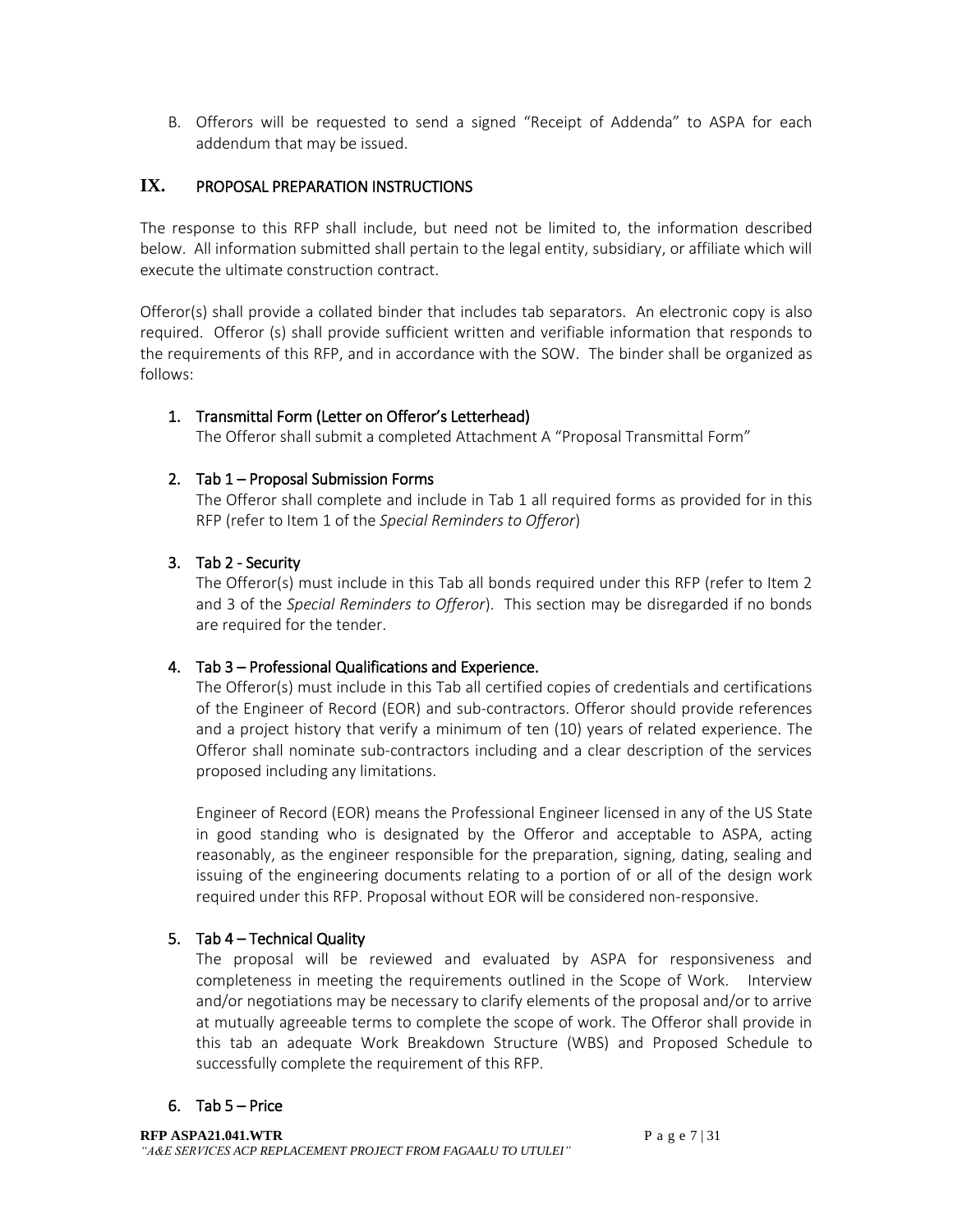Offeror's price to perform this work will be evaluated in terms of the quantity and quality of work to be provided by Offerors, and in terms of funding availability and affordability as determined by ASPA.

#### 7. Tab 6 – General Terms and Condition.

The Offeror must provide a description of any and all proposed deviations from the ASPA General Terms and Conditions.

### 8. Tab 7 – Additional Information

The Offeror may include additional information, including company and product brochures.

ASPA reserves the right to reject any proposal when, in its opinion, the Proposer has insufficient experience, skill, financial and/or business standing to perform the proposed service in strict compliance with the specifications, or when the information provided by the Proposer is deemed by the SEB as insufficient for making a judgment.

ASPA also reserves the right to check on references and to request additional information form any Proposer to assist ASPA in its consideration of the proposals.

### **X.** CONTRACT AND PAYMENT TERMS

- A. The term for this contract is 150 calendar days.
- B. *Notice to Proceed*. The contract shall be initiated by the issuance of a Notice to Proceed by ASPA at which time a contract completion date will be established.
- C. ASPA retains the sole option to renew or extend the contract after its initial term.
- D. The successful Offeror shall agree to have ASPA retain 20% of the Contract amount, which will be retained by ASPA from each monthly invoice/pay application submitted by the contractor for approval of payment, for a period of 30 days after the successful completion of the project.
- E. Payment will be made in percentages as follows:

| <b>DELIVERABLES</b>       | <b>PERCENTAGE</b> |
|---------------------------|-------------------|
| Preliminary Design Report | 30%               |
| <b>General Design</b>     | 30%               |
| Complete Design Submittal | 40%               |

Final and complete submittals shall be required for each deliverable. Payment will only be issued upon approval of the submittals.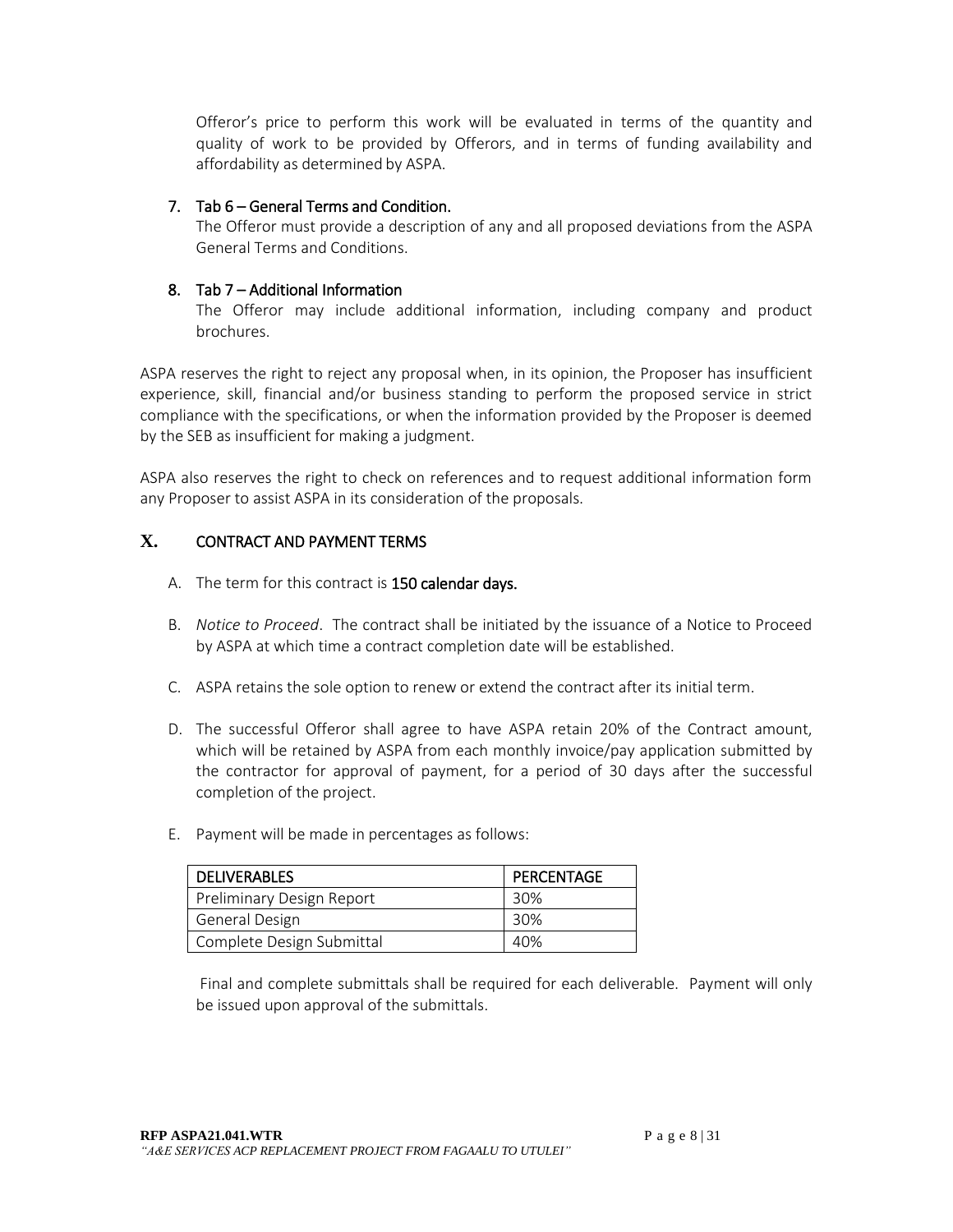## **XI.** TYPE OF CONTRACT

- A. The successful Offeror will provide services to ASPA under a firm fixed-price, itemized contract agreement.
- B. The successful Offeror shall be an independent contractor and not an agent or employee of the American Sāmoa Power Authority.
- C. The successful Offeror shall furnish the necessary personnel, materials, insurance, licenses, permits, equipment, ground transportation to and from work areas, and otherwise do all things necessary to perform the work and services specified in the SOW and to the satisfaction of ASPA's Project Engineer.
- D. The Contractor must at all times comply with all applicable workman's compensation, occupational disease, occupational health and safety laws, statues, and regulations to the full extent applicable.
- E. ASPA will not be held responsible in any way for claims filed by the successful Offeror or its employees for services employed under the terms of this RFP or the contract.

### **XII.** BASIS FOR SELECTION

- A. Proposals will be evaluated by a Source Evaluation Board ("SEB"). SEB members shall be appointed by the Procurement Manager approved by the Executive Director. Submission of a proposal shall constitute a waiver of any challenge or dispute of the SEB members, as well as the choice of methodology set forth on the SEB score sheets. The award will be made by ASPA in accordance with the evaluation criteria set forth herein and with ASPA's Procurement Rules.
- B. A determination shall be made by the SEB of those responsible Offerors whose proposals are susceptible of being selected for award. The determination shall be included in the contract file. Discussions may be conducted by the SEB with those responsible Offerors whose proposals are determined to be responsive and responsible to the RFP. These discussions shall only be conducted for the purpose of obtaining clarification from the Offeror on its proposal to ensure full understanding of and responsiveness to the RFP requirements. Discussions shall be conducted individually with each offeror and care shall be exercised to ensure that no information derived from competing offeror's proposals is disclosed. All Offerors with whom discussions are conducted shall be accorded an opportunity to revise their proposals in response to specific clarifications based on the discussions. Unless the Procurement Manager determines that satisfactory evidence exists that a "mistake" has been made, as set forth in Procurement Rules §3- 114, Offerors will not be permitted to revise their proposals after proposal opening.
- C. The results of the evaluation will be documented, and written recommendation by the SEB will be sent to the Procurement Manager. Recommendation for award is sent to Executive Director for approval.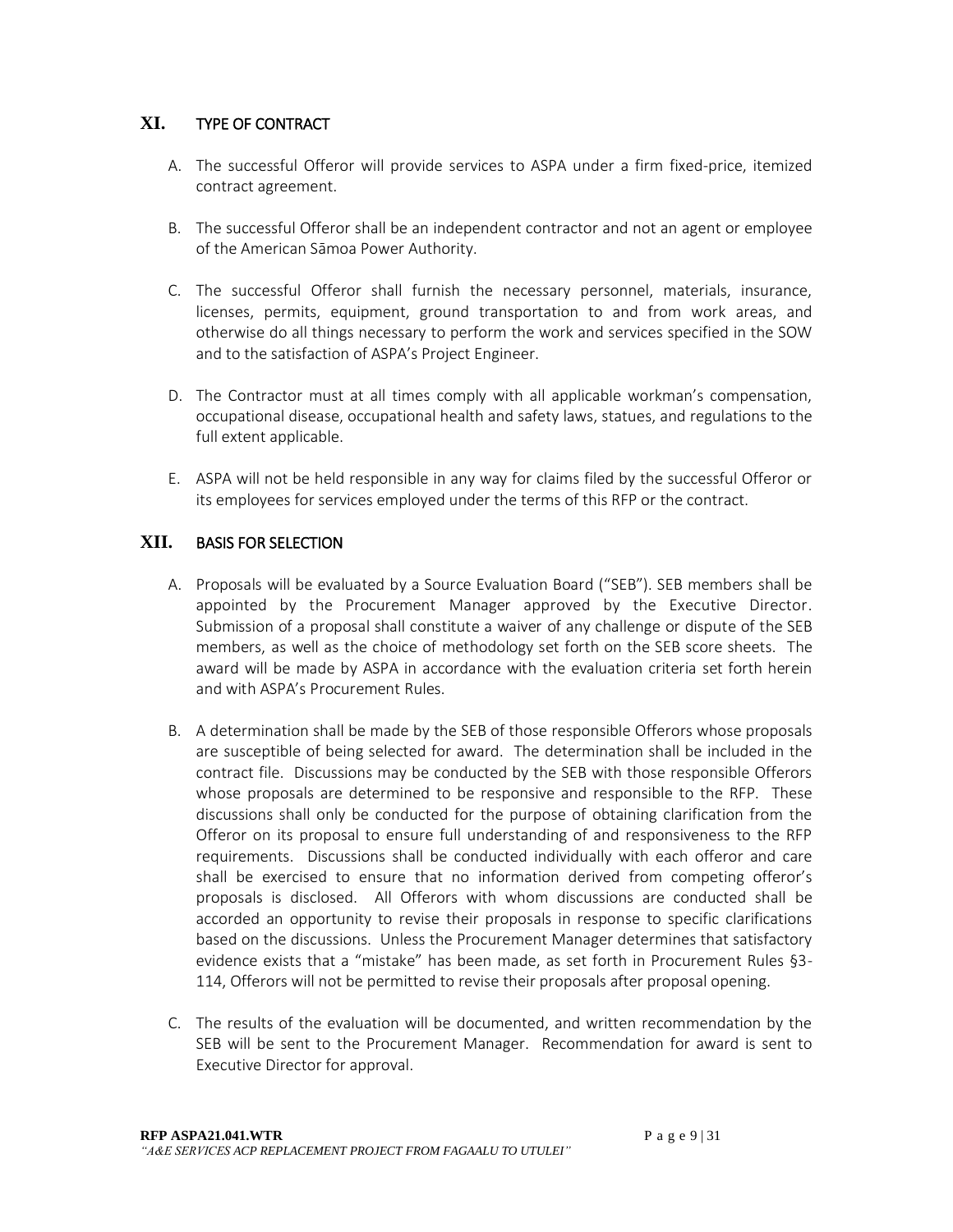D. ASPA reserves the right to make the award to the offeror that submits he proposal, which meet the requirements set forth herein and is in the best interests of ASPA after taking into consideration the aforementioned factors. ASPA also reserves the right to select portions of a proposal, or to reject any and all proposals.

## **XIII.** IRREGULAR PROPOSALS SUBJECT TO REJECTION

Proposals shall be considered irregular and may be rejected for any of the following reasons:

- 1. If the proposal is not submitted on the forms furnished by ASPA.
- 2. If the proposal contains or is accompanied by conditions, reservations, or by statements concerning limitations, qualifications or contingencies.
- 3. If the proposal is incomplete.
- 4. If the proposal contains any erasure of correction of a bidder's entry which is not initiated by the person or persons signing the proposal.

### **XIV.** EVALUATION CRITERIA

- A. The submitted proposals will be subject to a preliminary examination to verify the authenticity and completeness of proposals, and then a detailed evaluation will be conducted.
- B. A two-stage procedure is utilized in evaluating the proposals, with evaluation of the technical proposal being completed prior to any price proposal being opened and compared.
- C. Only proposals that achieve above the minimum of 210 points (i.e. at least 70% of the total 300 points) on the substantive presentation shall be reviewed for price.

|       | SUMMARY OF TECHNICAL PROPOSAL EVALUATION FORMS     | <b>SCORE WEIGHT</b> | <b>POINTS OBTAINABLE</b> |
|-------|----------------------------------------------------|---------------------|--------------------------|
|       | Specific Experience of the Firm/employees relevant | 40%                 | 100                      |
|       | to the assignment                                  |                     |                          |
|       | Technical Approach, proposed Methodology and       | 30%                 | 100                      |
|       | Management Work Plan                               |                     |                          |
|       | Personnel                                          | 30%                 | 100                      |
| Total |                                                    |                     | 300                      |

| Section 1, Price                                           | Points Obtainable |
|------------------------------------------------------------|-------------------|
| 1.1 Expected ability to execute project at proposed price. | 40%               |

| Section 2. Specific Experience of the Firm relevant to the assignment | <b>Points Obtainable</b> |
|-----------------------------------------------------------------------|--------------------------|
| Reputation of Organization and Staff Credibility/Reliability/         |                          |
| Industry Standing                                                     |                          |
| General Organizational Capability which is likely to affect           | h                        |
| implementation:                                                       |                          |
| Financial stability $-2$ Points                                       |                          |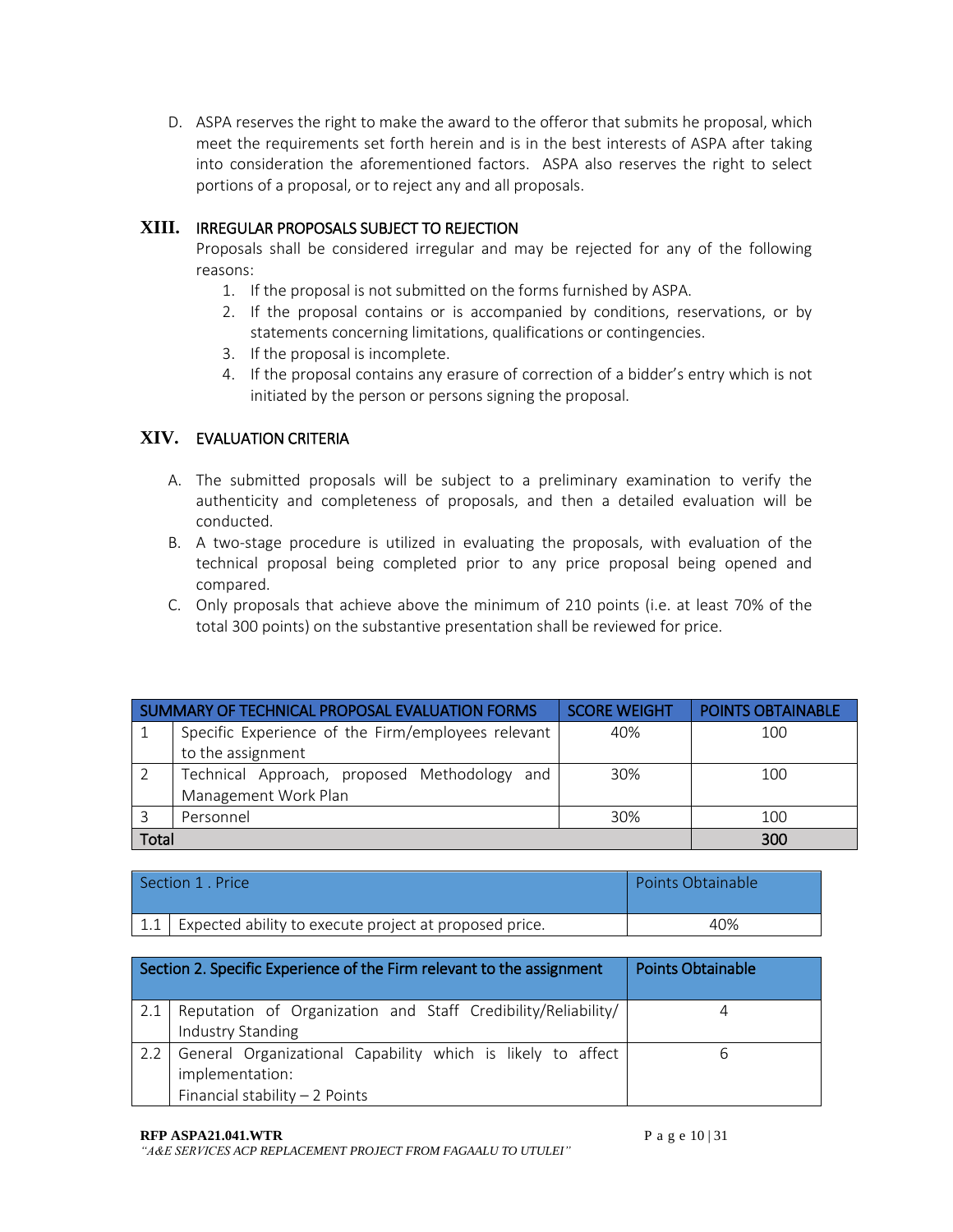|     | Loose consortium, holding company or one firm - 2Points<br>Strength of project management support - 2 Points                                                                                                                                                                                                                                                                                                                              |    |
|-----|-------------------------------------------------------------------------------------------------------------------------------------------------------------------------------------------------------------------------------------------------------------------------------------------------------------------------------------------------------------------------------------------------------------------------------------------|----|
| 2.3 | Quality assurance procedures and risk mitigation measures                                                                                                                                                                                                                                                                                                                                                                                 | 4  |
| 2.4 | Relevance of:<br>Demonstrated expertise and experience of Hydraulic and<br>Engineering Services for the design in civil, mechanical,<br>hydraulic engineering, $etc-2$ points<br>Experience in development of compressive Scope of Works, Bill<br>of Quantities, hydraulic analysis, pipeline design, and drawing<br>and designs $-2$ points<br>Similar design projects completed in the past $-$ at least 3 similar<br>projects 2 points | 6  |
|     | Total Section 2                                                                                                                                                                                                                                                                                                                                                                                                                           | 20 |

|               | Section 3. Technical Approach, proposed Methodology and                                                                                                       | <b>Points Obtainable</b> |  |  |  |  |  |  |  |  |
|---------------|---------------------------------------------------------------------------------------------------------------------------------------------------------------|--------------------------|--|--|--|--|--|--|--|--|
|               | <b>Management Work Plan</b>                                                                                                                                   |                          |  |  |  |  |  |  |  |  |
| 3.1           | To what degree does the offeror understand the task?                                                                                                          | 3                        |  |  |  |  |  |  |  |  |
| 3.2           | 3<br>Have the important aspects of the task been addressed in<br>sufficient detail?                                                                           |                          |  |  |  |  |  |  |  |  |
| 3.3           | 3<br>Are the different components of the project adequately<br>weighted relative to one another?                                                              |                          |  |  |  |  |  |  |  |  |
| $3.4^{\circ}$ | Is the conceptual framework adopted appropriate for the task?                                                                                                 | 3                        |  |  |  |  |  |  |  |  |
| 3.5           | Is the scope of task well defined?                                                                                                                            | 4                        |  |  |  |  |  |  |  |  |
| 3.6           | Is the presentation clear and is the sequence of activities and<br>planning logical, realistic and promise efficient<br>the<br>implementation to the project? | 4                        |  |  |  |  |  |  |  |  |
|               | <b>Total Section 3</b>                                                                                                                                        | 20                       |  |  |  |  |  |  |  |  |

|                  | Section 4. Management Structure and key Personnel                                                                                                                                     | <b>Points Obtainable</b> |
|------------------|---------------------------------------------------------------------------------------------------------------------------------------------------------------------------------------|--------------------------|
| 4.1              | Composition and structure of the team proposed. Are the<br>proposed roles of the management and the team of key<br>personnel suitable for the provision of the necessary<br>services? | 3                        |
| 4.2              | Qualifications of key personnel proposed                                                                                                                                              |                          |
| 4.2a             | Project Manager/Senior Civil Engineer                                                                                                                                                 | 4                        |
|                  | -Bachelor's Degree in the field of structural design or relevant<br>field; 10 points<br>-At least 3 years of relevant work experience in the similar<br>field                         |                          |
| 4.2 <sub>b</sub> | Water Pipeline Planner                                                                                                                                                                | 3                        |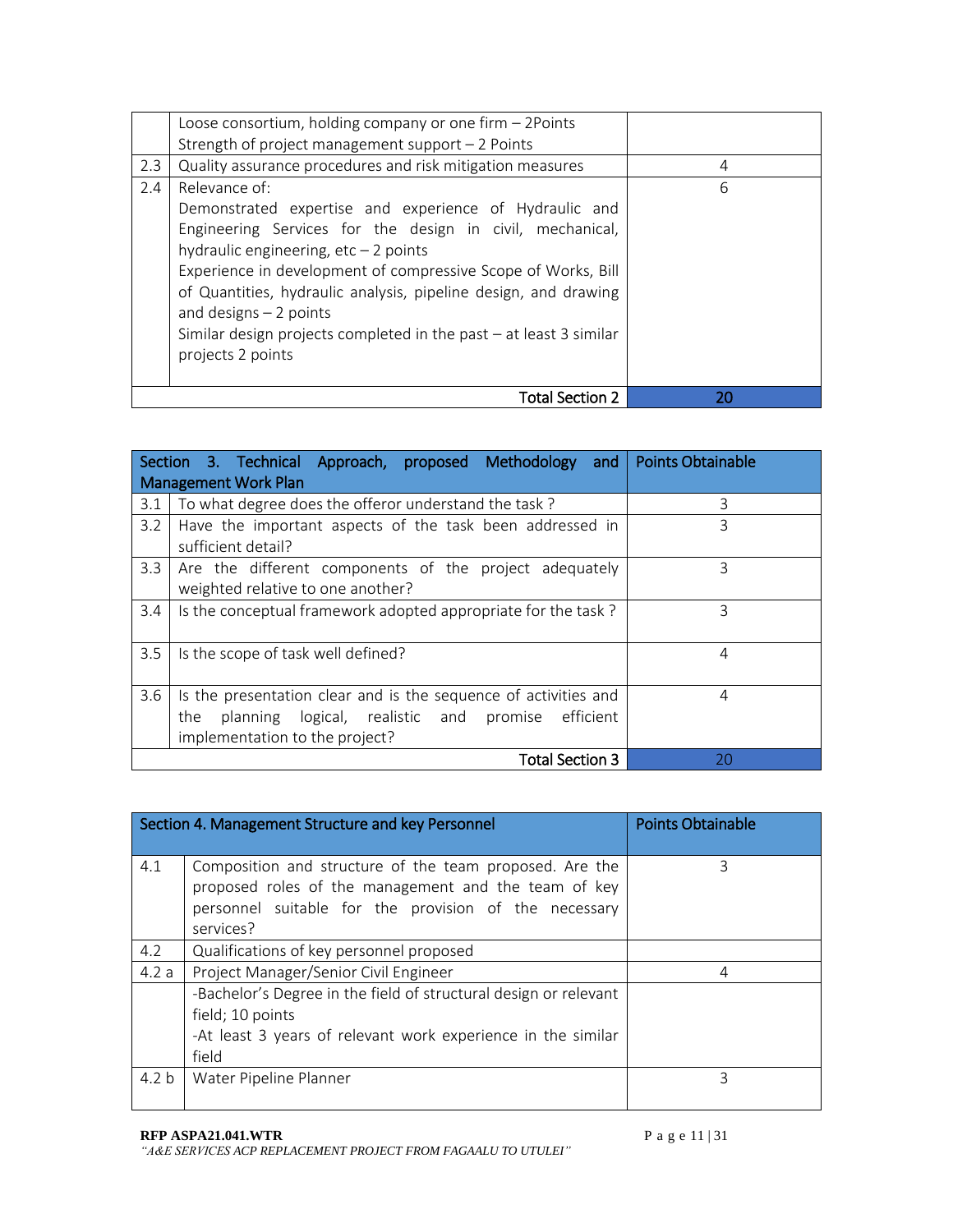|                  | -Bachelor's Degree in the field of Architectural planning or<br>relevant field; 10 points |    |
|------------------|-------------------------------------------------------------------------------------------|----|
|                  | -At least 3 years of relevant work experience in the similar                              |    |
|                  | field                                                                                     |    |
| 4.2c             | Civil Engineer                                                                            | 4  |
|                  | -Bachelor's Degree in the field of Civil Engineering or relevant                          |    |
|                  | field; 10 points                                                                          |    |
|                  | -At least 3 years of relevant work experience in the similar                              |    |
|                  | field                                                                                     |    |
| 4.2 <sub>d</sub> | Mechanical Engineer                                                                       | 4  |
|                  | -Bachelor's Degree in the field of Mechanical Engineering or                              |    |
|                  | relevant field; 10 points                                                                 |    |
|                  | -At least 3 years of relevant work experience in the similar                              |    |
|                  | field                                                                                     |    |
| 4.3 e            | Land Surveyor                                                                             | 3  |
|                  | -Bachelor's Degree in the field of Civil Engineering or relevant                          |    |
|                  | field; 10 points                                                                          |    |
|                  | -At least 3 years of relevant work experience in the similar                              |    |
|                  | field                                                                                     |    |
|                  | <b>Total Section 4</b>                                                                    | 20 |

- D. Individual SEB member evaluations will remain confidential.
- E. ASPA reserves the right to make the contract award to the Offeror that submits the proposal which best meets the requirements set forth herein and which is in the best interest of ASPA after taking into consideration the aforementioned factors.

### **XV.** ATTACHMENTS

- A. Attachment A Proposal Transmittal Form
- B. Attachment B Scope of Work
- C. Attachment C Offeror's Qualifications Form
- D. Attachment D Disclosure Statements
- E. Attachment E Non-Collusion Affidavit of Prime Offeror
- F. Attachment F Bid Bond Security Instructions
- G. Attachment G Bid Bond Security Form
- J. Attachment J –Cost Proposal Form

### **XVI.** QUALIFICATION OF OFFERORS

- A. At minimum, the Offeror shall submit the information required by the Offeror's Qualification Form (Attachment C) and section XXIV.
- B. ASPA may make such investigations as it deems necessary to determine the ability of the Offeror to perform the work.
- C. The Offeror shall furnish to ASPA such additional information and data for this purpose as ASPA may request, or the proposal may be deemed non-responsive.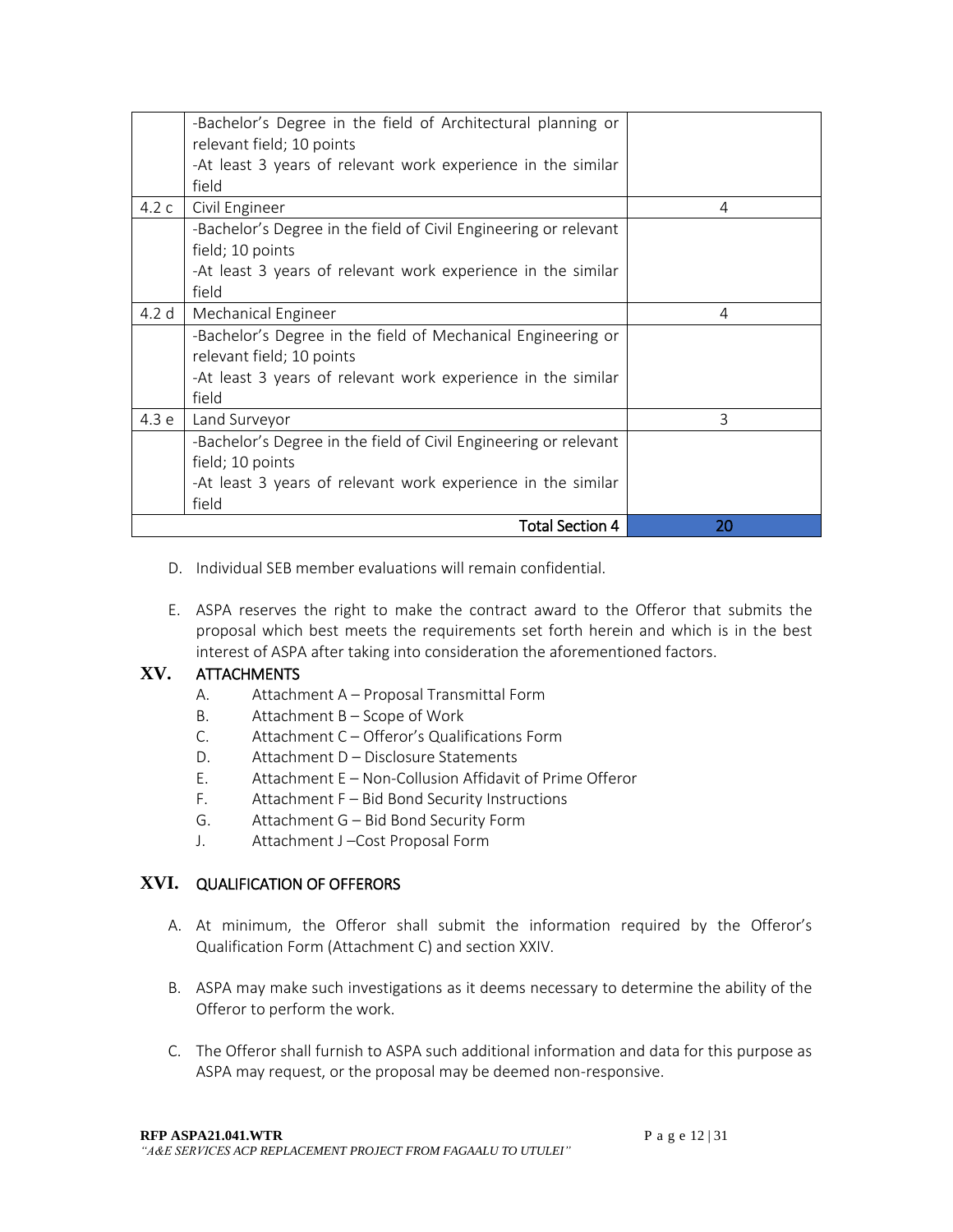### **XVII.** MULTIPLE PROPOSALS COLLUSION

- A. If more than one Proposal is submitted by any one party or in the name of its clerk, partner, or other person, all Proposals submitted by said party may be rejected by ASPA.
- B. If requested by ASPA to do so, an Offeror may submit an alternate Proposal.
- C. If ASPA believes that collusions exist amongst any Offerors, the participants in such collusion will be disqualified from contract award consideration.
- D. Proposals in which the proposed costs and fees are unreasonably high or unrealistically low may be rejected at ASPA's sole discretion.

### **XVIII.** BUSINESS LICENSE

- A. An Offeror from elsewhere other than American Samoa shall be appropriately licensed in accordance with the state and/or country of the Offeror's origin and shall be skilled and regularly engaged in the general type and size of work called for under this RFP.
- B. The successful Offeror shall possess a currently valid American Samoa Business License prior to the execution of this contract.

## **XIX.** CONTRACT DOCUMENTS

- A. The Contract Documents which govern all work set forth by this RFP consist of the following:
	- 1. This RFP
	- 2. All addenda to this RFP
	- 3. All Attachment(s), Exhibits, and Appendix to this RFP
	- 4. The Contract (or the Agreement)

### **XX.** OFFEROR'S UNDERSTANDING

- A. Each Offeror must inform itself of the conditions relating to the execution of the work.
- B. The Offeror will make itself thoroughly familiar with all the Contract Documents prior to execution of the Agreement.
- C. Each Offeror shall inform itself of, and the Offeror awarded the Contract shall comply with, federal and territorial statues and ordinances relative to the execution of the work, including but not limited to, applicable regulations which concern the following:
	- 1. Wage rates;
	- 2. Non-discrimination in the employment of labor;
	- 3. Protection of public and employee safety and health;
	- 4. Environmental protection;
	- 5. Historic preservation;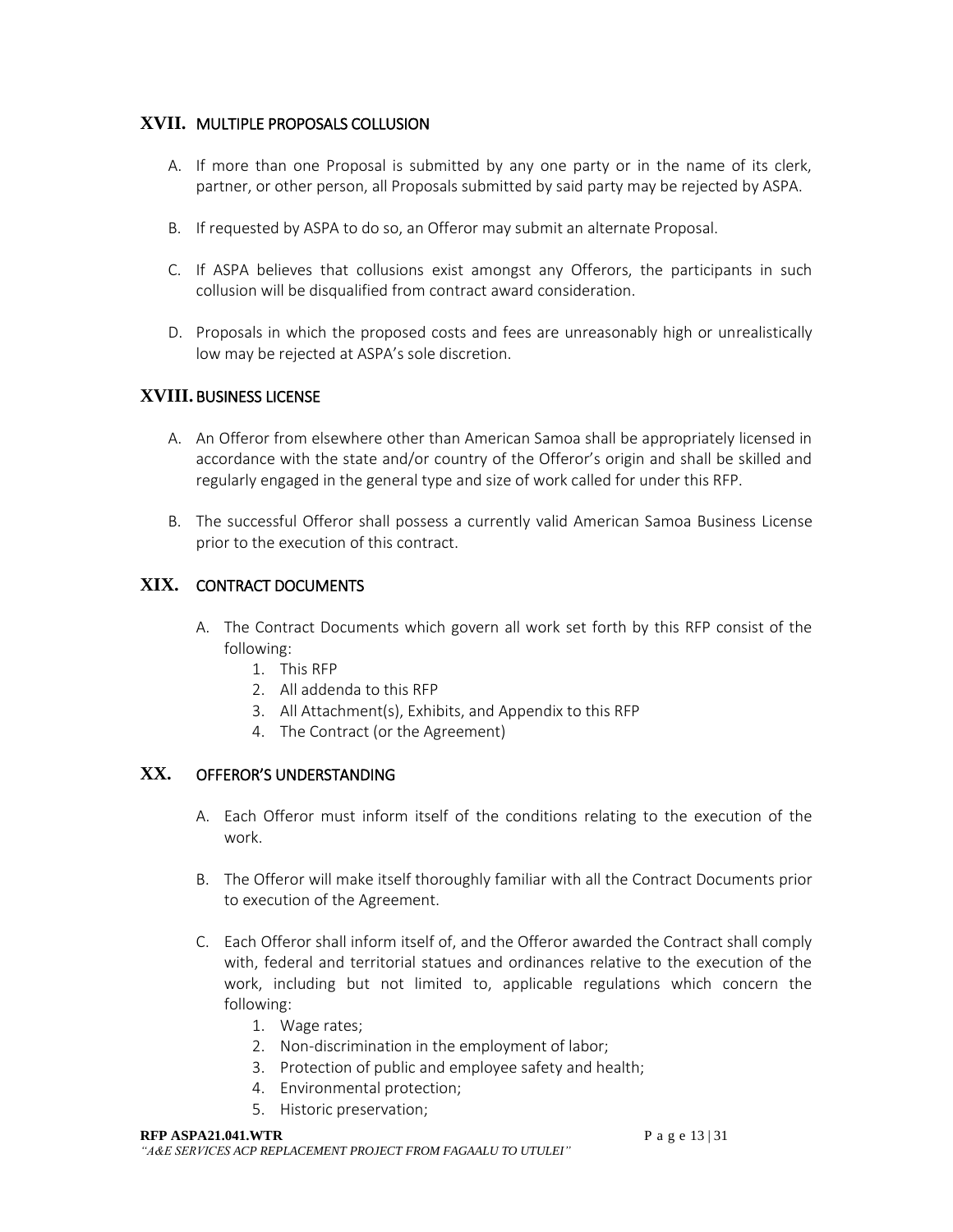- 6. Protection of natural resources;
- 7. Fire protection;
- 8. Burning and non-burning requirements;
- 9. Permits and fees;
- 10. Similar subjects.
- D. The Offeror agrees to a proposal by the requirements under Executive Order No. 11246, as amended, including specifically the provisions of the equal opportunity clause

### **XXI.** WITHDRAWAL OF PROPOSAL

- A. Any proposal may be withdrawn prior to the scheduled time for the opening of Proposals by notifying ASPA in a written request.
- B. No Proposal may be withdrawn after the time scheduled for opening of Proposals.

### **XXII.** OPENING AND EVALUATION OF PROPOSALS

- A. In accordance with Procurement Rule § 3-110, Proposals will be opened and recorded as part of the RFP record on the date and at the time indicated in Section IV, Part B of this document.
- B. All Proposals will be opened at the ASPA Procurement Conference Room in Tafuna, American Samoa or in another location as designated by the ASPA Acting Procurement Manager in Writing.

### **XXIII.** EXECUTION OF CONTRACT

A. Upon receiving ASPA's Notice of Award, the successful Offeror must sign and deliver the Contract to ASPA, together with any other documents as may be required by ASPA.

### **XXIV.** RFP CONDITIONS

- A. This RFP does not commit ASPA to award a contract or to pay any cost incurred in the preparation of this proposal.
- B. The American Samoa Power Authority reserves the right to do the following:
	- 1. Reject any Offeror for being non-responsive to the Proposal requirements which are contained in this RFP;
	- 2. Reject all proposals and reissue an amended RFP;
	- 3. Request additional information from any Offeror submitting a proposal;
	- 4. Select an Offeror for award based on other than "least cost" criteria (e.g. capability to complete work in a timely fashion or substantive and relevant work experience);
	- 5. Negotiate a contract with the Offeror selected for award;
	- 6. Waive any non-material violations of rules in this RFP.
- C. ASPA reserves the right to issue any addendum to this RFP, after which the following steps will be followed: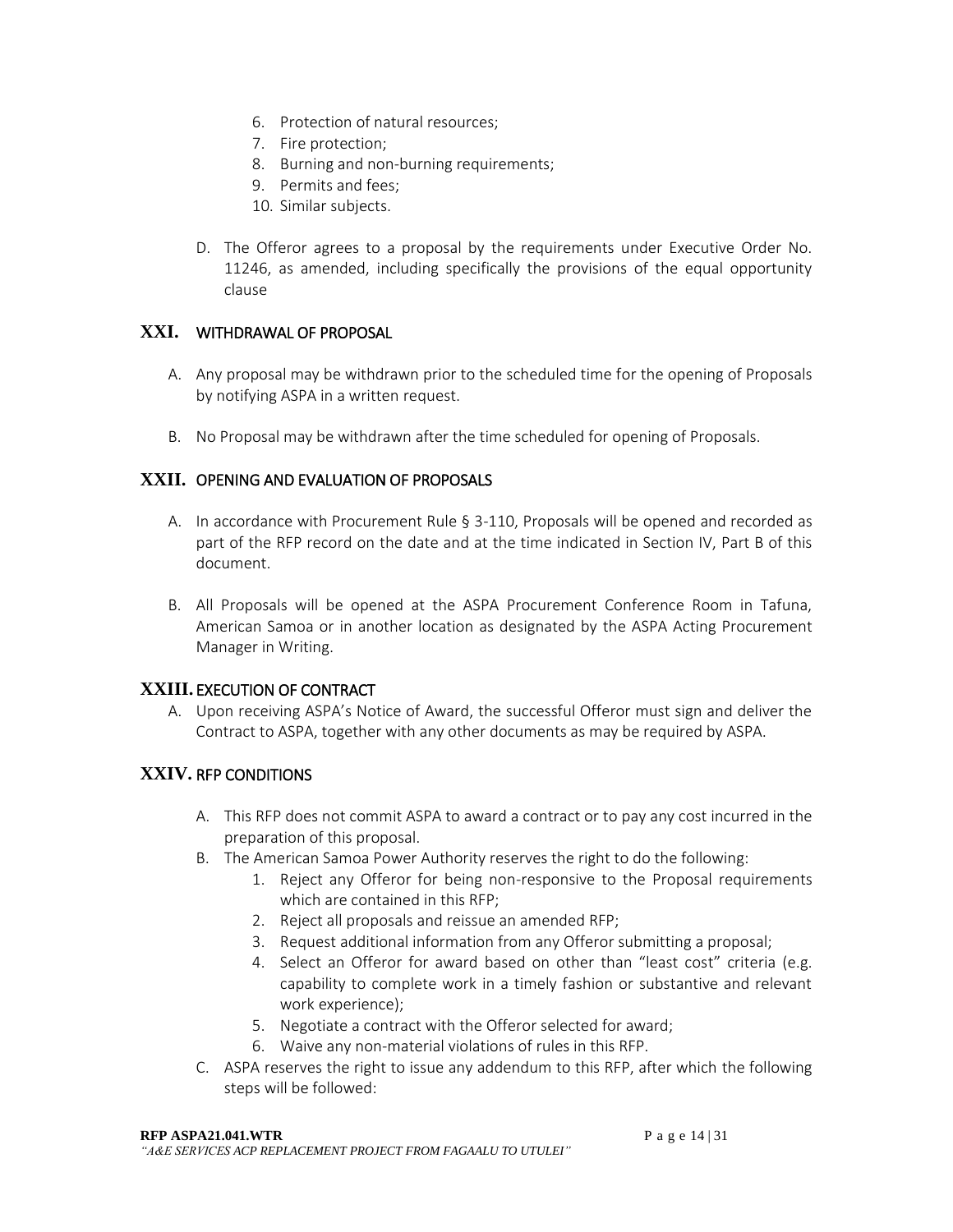- 1. OFFERORS shall send ASPA a signed Receipt of Addenda from confirming the receipt of any Addendum;
- 2. OFFERORS shall submit any additional information as is required by any Addendum;
- 3. If any Offeror fails to acknowledge the receipt of any such Addendum, the Offeror's proposal shall be considered irregular and will be accepted by ASPA only if it is in ASPA's best interest;
- 4. If any Addenda are not received prior to submittal of the Offeror's Proposal, a Supplementary Proposal may be submitted in order to revise the original Proposal;
- 5. Supplementary Proposals must be received by ASPA prior to the scheduled time for the opening of Proposals.

### **XXV.** OFFEROR'S QUALIFICATION DATA

- A. It is the intention of ASPA to award the contract only to an Offeror who is able to furnish satisfactory evidence that the Offeror has the requisite experience and ability, including sufficient capital, facilities, and employees, which are necessary to prosecute the work successfully and promptly and to complete it within the term set forth in the contract.
	- 1. Please provide past project experience on similar projects to SOW laid out in this RFP.
	- 2. Please list experience in American Sāmoa and/or in similar remote locations with limited infrastructure.
	- 3. Please list any sources/suppliers/manufacturers of materials and prefab elements.
	- 4. Please provide recommendations that might help improve the project overall in terms of maintenance and operations.
- B. The Offeror shall complete and submit the Offeror's Qualification Form (Attachment C), as part of the total proposal package

### **XXVI.** AWARD OF CONTRACT

Within forty (40) calendar days after the opening of offers, unless otherwise stated in the Notice to Offerors, ASPA will accept one of the offers in accordance with the selection criteria. The acceptance of the offer will be by written Notice of Award, mailed or delivered to the office designated in the proposal. In the event of failure of the lowest responsive, responsible offeror to sign and return the Contract with acceptable payment and performance bonds, as prescribed herein, ASPA may award the contract to the next lowest responsive, responsible qualified offeror. Such award, if made, will be made within ninety (90) days after the opening of proposals. Before a Contract is finalized, ASPA may require the apparent low offeror to submit a complete statement of the origin, composition, manufacture and availability of replacement parts and services for any or all materials to be used in the work, together with samples. These samples may be subjected to the tests provided for in these Contract Documents to determine their and fitness for the work.

### **XXVII.** PAYMENT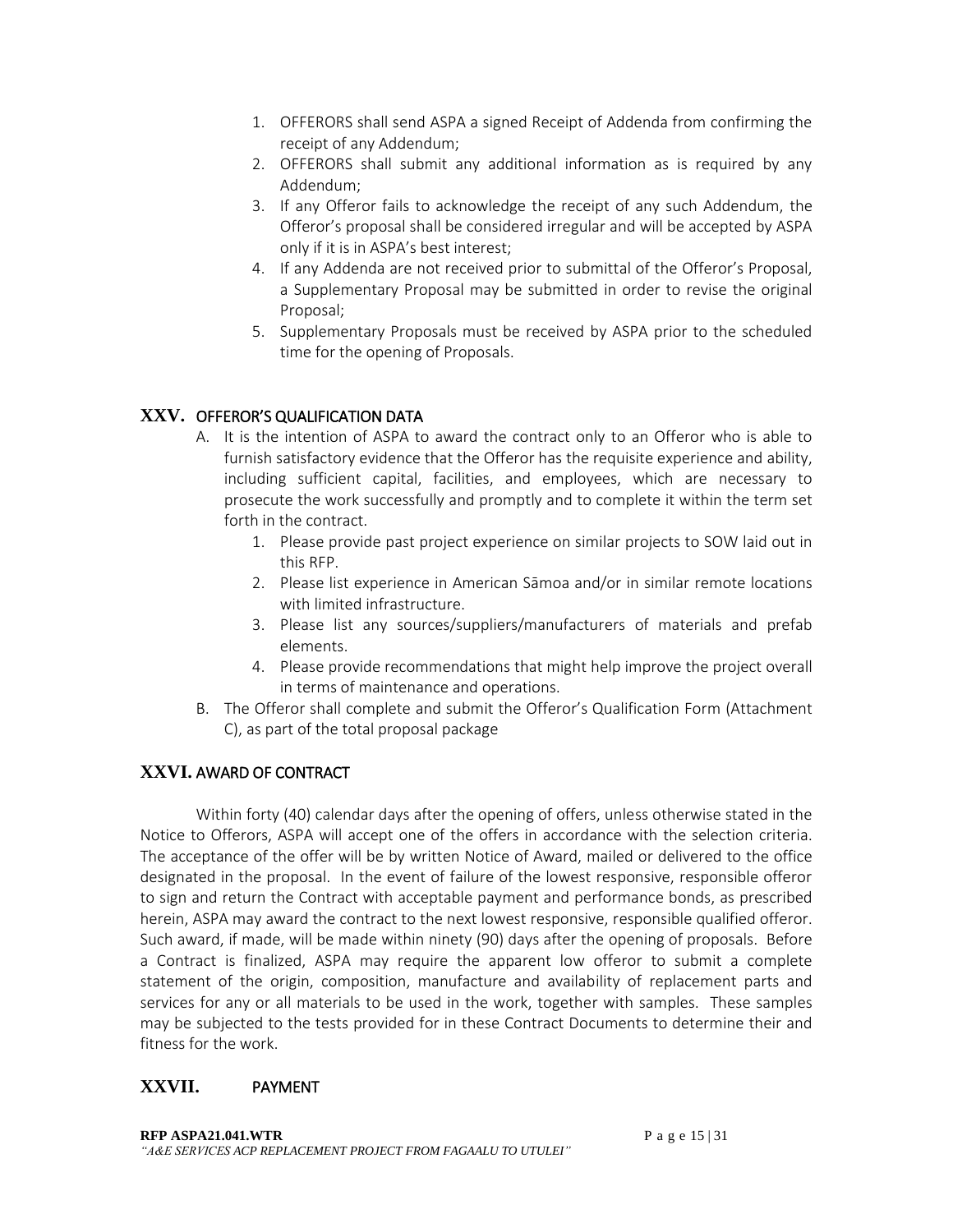- A. General. In consideration of the faithful performance of the Work prosecuted in accordance with the provisions of the Contract, ASPA will pay the Contractor in United States dollars for all such goods and services delivered or rendered pursuant to the Contract on the basis of percentage of completion for lump sum items and unit price for all other items, all as more particularly described in the Contract.
- B. Partial Payments. Partial Payments may be made from time to time as provided in the Contract. Partial payments shall not be construed to affect the right, hereby reserved, of ASPA to reject the whole or any part of any work, should such work be later found not to comply with the provisions of the Contract. All estimated quantities of work for which partial payments have been made are subject to review and correction on the final estimate. Payment by ASPA and acceptance by the Contractor of partial payments based on periodic estimates of quantities of work performed shall not, in any way, constitute acceptance of the estimated quantities used as the basis for computing the amount of the partial payments.

Before the first working day of each calendar month, the Contractor shall prepare a detailed estimate of the amount earned for the separate portions of the work for review and approval by ASPA. As used in this Section, the words "amount earned" means the value, on the date of the estimate for partial payment, of the work completed in accordance with the Contract and the value of approved materials delivered to the project site suitably stored and protected prior to incorporation into the work.

- C. ASPA's Right To Withhold Amount. In addition to any other amount which ASPA may otherwise retain hereunder or under the Contract, in the event the successful Offeror is in material breach of the Contract, ASPA may withhold all or part of any payment or payments otherwise due the Contractor if ASPA reasonably determines such additional withholding is necessary to ensure Contractor's compliance with the agreed upon terms of the contract.
- D. Qualification For Partial Payment For Materials Delivered. Materials, as used herein, shall be considered those items which are fabricated and manufactured material and equipment. Only those materials for which the Contractor can transfer clear title to ASPA will be qualified for partial payment. To receive partial payment for materials delivered to the site, but not incorporated in the work, it shall be necessary for the Contractor to submit to the Engineer, at least seven (7) days prior to the end of said month, a list of such materials. At his sole discretion, the Engineer will approve items for which partial payment is to be made. Invoices of suppliers must support the Contractor's actual net cost for the materials. Proper storage and protection shall be provided by the Contractor, and as approved by an ASPA engineer. Final payment shall be made only for materials actually incorporated in the work and, upon acceptance of the work, all materials remaining for which advance payments had been made shall revert to the Contractor, unless otherwise agreed, and partial payments made for these items shall be deducted from the final payment for the Work. Partial payments will include surface shipping costs to American Samoa. Bills of lading will be provided by the Contractor to determine actual shipping costs. Partial payments shall not exceed Sixty percent (60%) of material and shipping costs. No payment will be made for on-island transshipment to work site.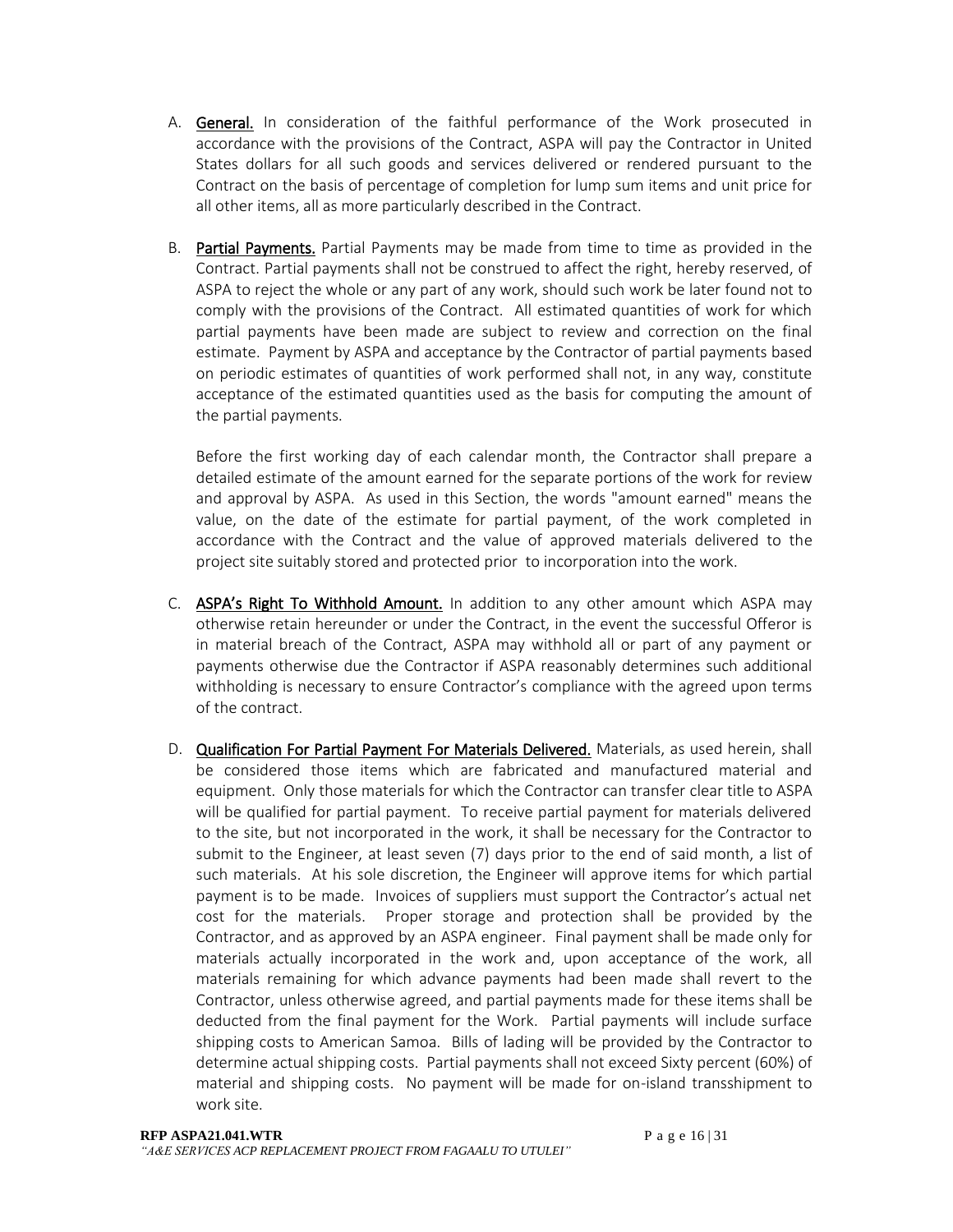#### **XXVIII.** CONTRACTOR'S LICENSE

Offerors who are not from American Samoa shall be licensed in accordance with the provisions of their respective state and country and shall be skilled and regularly engaged in the general type and size of work called for under this RFP. The selected Offeror shall have an American Samoa Business license prior to execution of the Contract. Offerors from American Samoa shall be licensed in accordance with the American Samoa rules and regulations for Contractors.

#### **XXIX.** PRIMARY OFFEROR

The award, if made, will be to a single Offeror. The selected primary Offeror will be responsible for successful performance of all subcontractors and support services offered in response to this Bid. Furthermore, the ASPA will consider the primary Offeror to be the sole point of contact regarding contractual matters for the term of the Agreement. The Offeror must not assign financial documents to a third-party without prior written approval by ASPA, and an amendment to the resulting Agreement.

#### **XXX.** SUBCONTRACTOR

- A. Any Subcontractor that the Offeror chooses to use in fulfilling the requirements of this RFP, and which is expected to receive more than ten percent (10%) of the value of the Agreement, must also meet all Administrative, Business and Technical Requirements of the RFP, as applicable.
- B. Nothing contained in the resulting Agreement shall create any relationship between ASPA and any Subcontractors, and no subcontract shall relieve the Offeror of its responsibilities and obligations. The Offeror is fully responsible to the Government for the acts and omissions of its Subcontractors and of persons either directly or indirectly employed by any of them.
- C. The Prime Offeror's obligation to pay its subcontractors is an independent obligation from ASPA's obligation to pay or to enforce the payment of any money to any subcontractor. Offeror is solely responsible for any payments to or claims made by subcontractor.
- D. The Offeror must not change Subcontractor(s) if such changes conflict with the work to be performed under this contract. ASPA recognizes that changes to Subcontractor(s) may be necessary and in the best interests of ASPA, however, advance notification of a contemplated change and the reasons for such change must be made to ASPA no less than ten (10) Business Days prior to the existing Subcontractor's termination. If this should occur, the Offeror should be aware that the ASPA contract administrator or designee must approve any changes to the subcontractor(s) prior to the termination of the existing Subcontractor(s).This also includes any changes made between submittal of the Final Offer and actual start of the contract.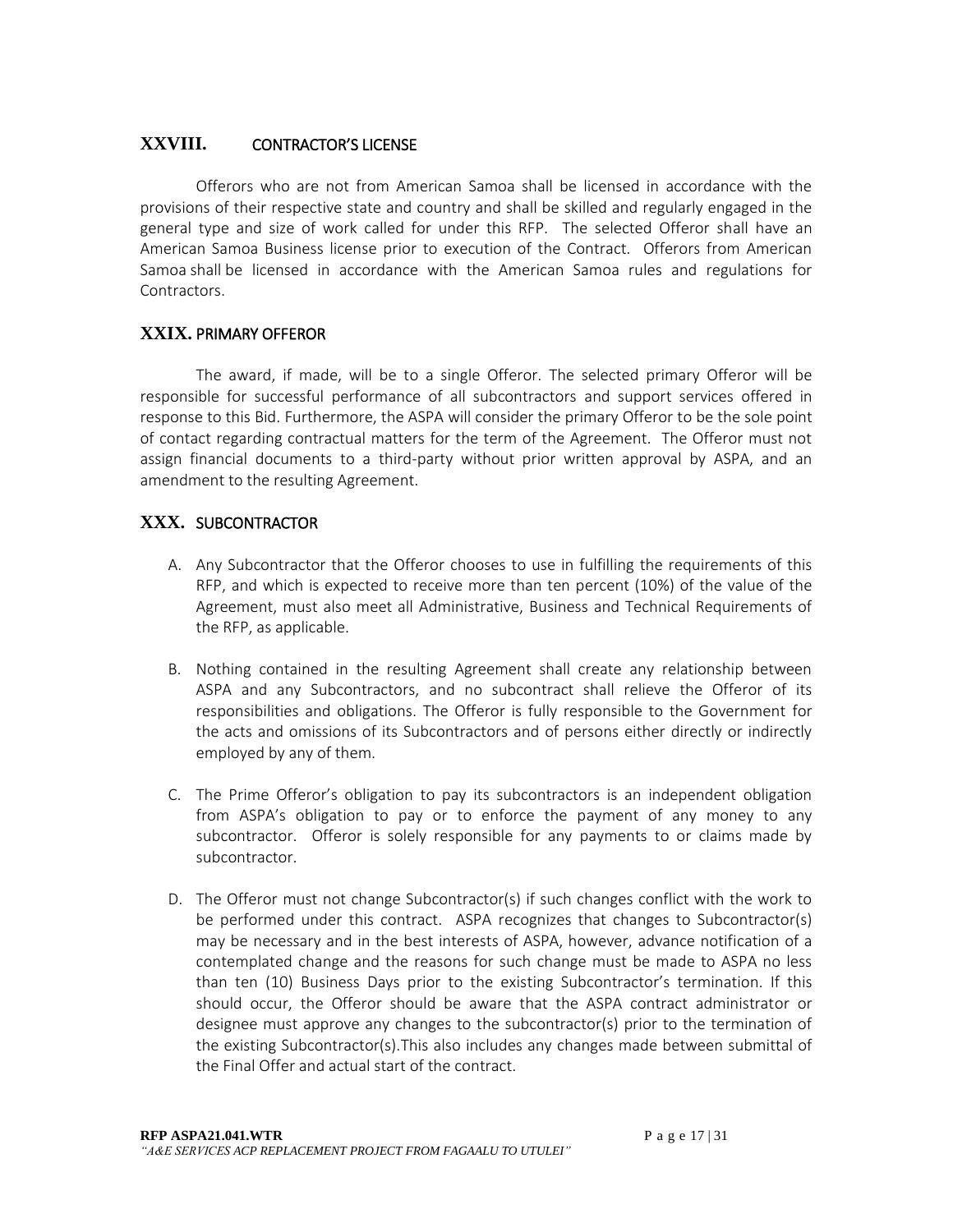E. ASPA will not compensate the Offeror for any of the Offeror's time or effort to educate or otherwise make the new Subcontractor(s) ready to begin work on the contract.

### **XXXI.** LISTING OF SUBCONTRACTOR

All offers shall include the names of each firm to be engaged by the offeror as a subcontractor in the performance of the Contract. The nature and scope of work to be performed by such subcontractor shall also be included. ASPA shall not be responsible for payment to any joint contractor or subcontractor. ASPA only recognizes its contractual payment obligations to the successful offeror.

### **XXXII.** PROOF OF COMPETENCY OF SUBCONTRACTOR

Any offeror may be required to furnish evidence, satisfactory to ASPA, that proposed subcontractors have sufficient means, equipment, and experience in the types of work called for to assure completion of the contract in a satisfactory manner.

#### **XXXIII.** INSURANCE

- A. The Architect/Engineer shall maintain insurance in the amounts and types as determined by the Owner in its sole and absolute discretion and such insurance shall be procured from a reputable insurer qualified to do business in the Territory of American Samoa as part of the Architect/Engineer's Basic Services and at no additional cost to the Owner. The Architect/Engineer shall include the Owner and the Construction Manager as an additional insured party on all of the Architect/Engineer's insurance policies, except for the Workers' Compensation and professional liability policies. The policy endorsement shall grant the additional insured liability status stated herein. The Architect/Engineer shall submit to the Owner prior to the execution of the contract, an appropriate Certificate of Insurance which certifies that the Architect/Engineer has procured the insurance required by the Owner. Insurance policies shall provide the Owner with a thirty-day (30-day) notice of cancellation, non-renewal or change in insurance coverage. The successful firm must provide and maintain the following minimum limits of insurance coverage during the period of performance required under the contract:
- B. During the term of the Agreement the Contractor shall maintain such public liability and property damage insurance, and automobile public liability that shall protect the Contractor from claims for damages for personal injury, including accidental death, as well as from claims for direct property damage, which may arise from negligent operations under the Agreement, whether such operations are by itself or by a subcontractor or by anyone directly or indirectly employed by either of them. The amounts of such insurance shall be as follows
	- a. Workmen's Compensation: The Contractor shall maintain such statutory amounts of workmen's compensation insurance as are set forth in the American Samoa Code Annotated and American Samoa Administrative Code.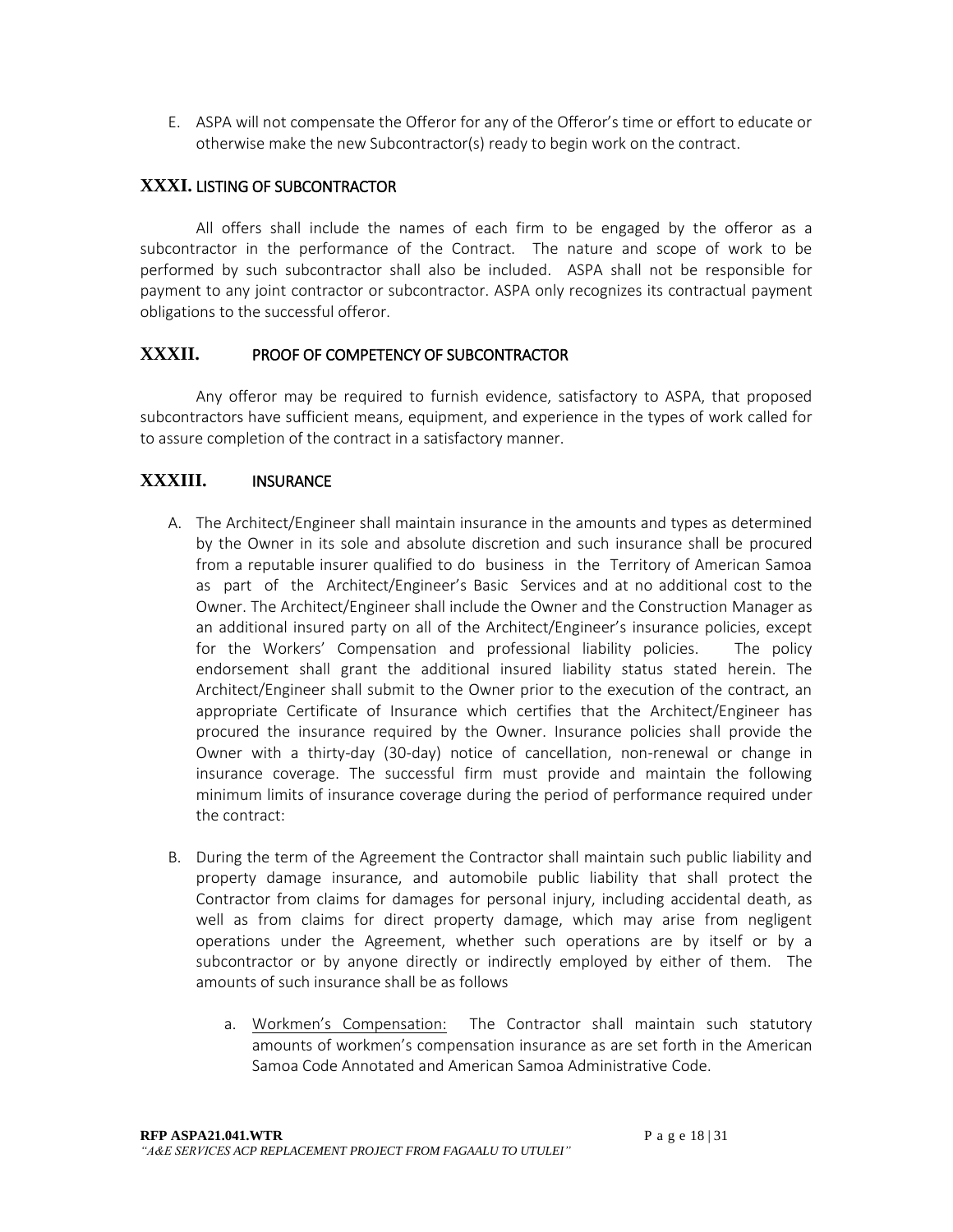- b. Employer's Liability: The Contractor shall maintain employer liability insurance in the amount of Two Million (\$2,000,000 USD).
- c. Public/General Liability: Public/General liability shall include coverage for wrongful death claims, and shall not exclude coverage for explosion, collapse, or underground exposure.
	- i. The Contractor shall maintain public/general liability insurance covering third party bodily/personal injury in the amount of Five Hundred Thousand Dollars (\$500,000 USD) per person/per occurrence with an aggregate of One Million Dollars (\$1,000,000 USD).
	- ii. The Contractor shall maintain public/general liability insurance covering property damage in the amount of Five Hundred Thousand Dollars (\$500,000 USD) per person/per occurrence or coverage that is equivalent as currently available.
	- iii. The Owner and Project Manager shall be named as additional insured with respect to general liability.
- d. Automobile Liability:
	- i. Bodily/personal injury. The Contractor shall maintain automobile liability insurance covering third party bodily/personal injury in the amount of Five Hundred Thousand Dollars (\$500,000 USD) per person/per occurrence with an aggregate of One Million Dollars (\$1,000,000 USD).
	- ii. Property damage. The Contractor shall maintain automobile liability insurance covering property damage in the amount of Five Hundred Thousand Dollars (\$500,000USD) per person/per occurrence with an aggregate of One Million Dollars (\$1,000,000 USD).
- e. Professional Liability:
	- i. One million (\$1,000,000) errors and omissions/malpractice per occurrence

# **XXXIV.** REQUIRED REPORTS

A. In addition to any requirements specified in the SOW, the Contractor shall also provide a monthly report of services completed. Monthly reports for the previous month shall be submitted to the Project Engineer before the  $10<sup>th</sup>$  day of each new month for verification prior to sending to any other ASPA office including the Accounting Division.

# **XXXV.** AMERICAN SAMOA LICENSES, PERMITS, TAXES AND IMPORT DUTY

The Contractor shall be cognizant of and comply with all American Samoa Government ("ASG") laws and ordinances pertaining to licenses, permits, tax structure and import duties. Additionally, the Contractor shall: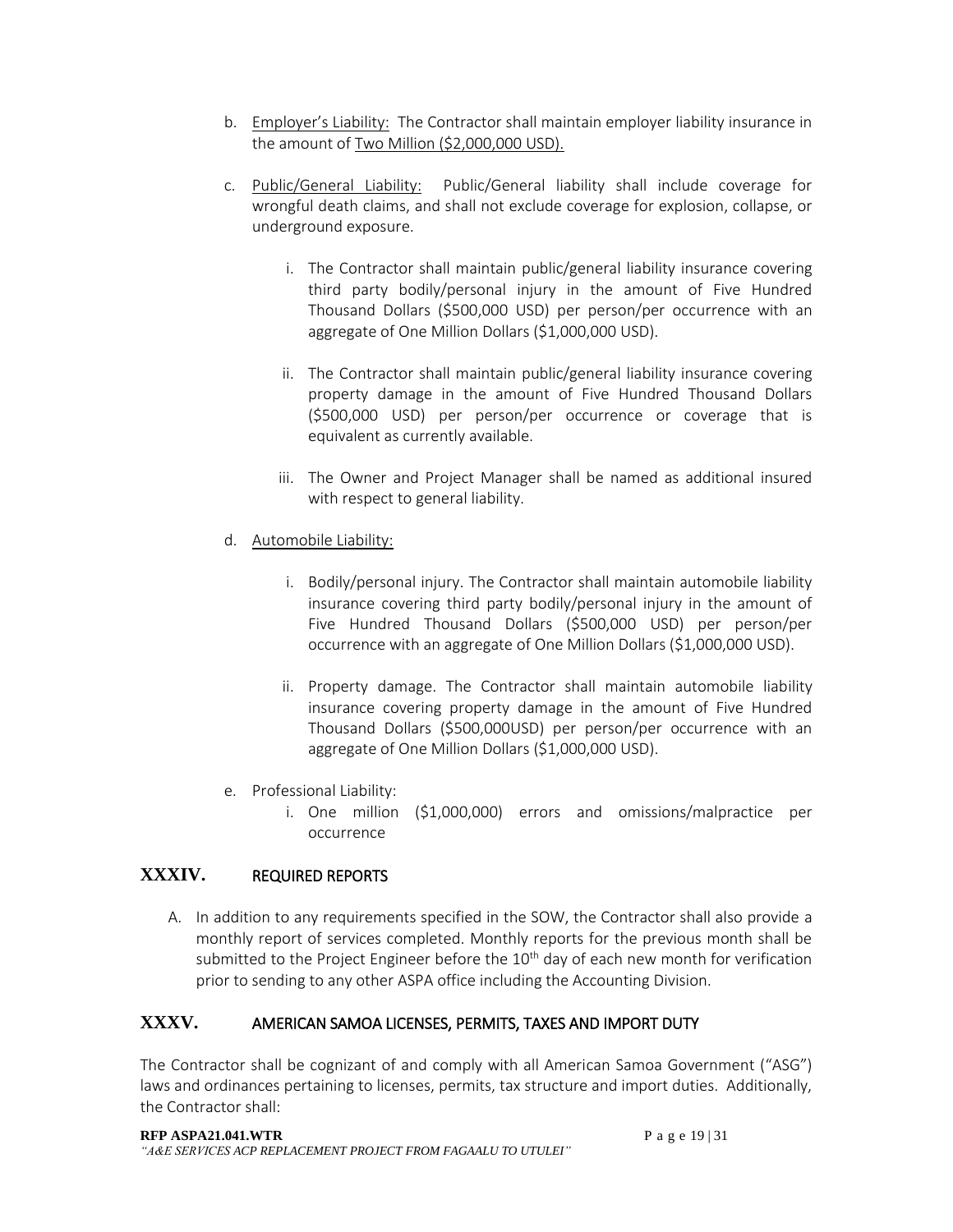- A. Have or obtain an ASG business and contractor's license as may be required by applicable law to perform the required contractual work. Over-the-highway vehicles require American Samoa Licenses. Operator's licenses are required;
- B. Be cognizant that American Samoa is a protectorate of the United States located outside the jurisdiction of the U.S. Customs and U.S. Immigration Department. The Contractor's equipment that will be returned to the United States will be subjected to customs or import duty unless properly manifested before shipment from the United States. Excise Tax on equipment to be incorporated into the project or used on this project may be waived upon written request. Should the Contractor elect to sell the equipment locally upon completion of the contract or to use the equipment for other than this project rather than shipping the equipment away from American Samoa, the equipment will then be subject to the appropriate duty rate. Equipment imported for use other than on this project is also subject to local tax; and
- C. Comply with the Workmen's Compensation Act and maintain a compliant Health and Safety Plan. A copy of this plan shall be provided to ASPA.

### **XXXVI.** ADDITIONAL AMERICAN SAMOA REGULATIONS

Offerors are advised of the following:

- A. Foreign\_Labor: Contractors must exercise good judgment in recruiting skilled foreign labor. Unskilled labor used on the project shall be American Samoa residents and/or granted permission by law to work in American Samoa. The Contractor shall conform to the current immigration laws and Codes of American Samoa.
- B. Social Security for Aliens: Alien technicians brought in to perform the work will be required to register and receive a social security number if they do not already possess one.
- C. Necessary Inoculations: Inoculations shall be as required by the United States Public Health Service. It will be the Contractor's responsibility to determine that these inoculations are obtained prior to entry from any foreign country or possession.
- D. Costs of Transportation: The Contractor will be expected to include in its bid, among other things, the cost of transporting equipment, materials and personnel to and from American Samoa.
- E. Labor and Material Furnished by ASPA: No labor and materials will be furnished by ASPA. Certain materials and equipment may be made available to Contractor for its use and access, but only in the sole discretion of ASPA. Offerors should not assume when preparing bids that ASPA material and equipment will be available for their use.
- F. Equipment and Project Warranty and Maintenance Requirements: All bids should include the cost of a one-year equipment and workmanship warranty, or length of warranty specified in the project specifications, attached hereto as Attachment I. Warranties shall include the cost of all parts, labor, equipment, shipping, and onsite visits to repair or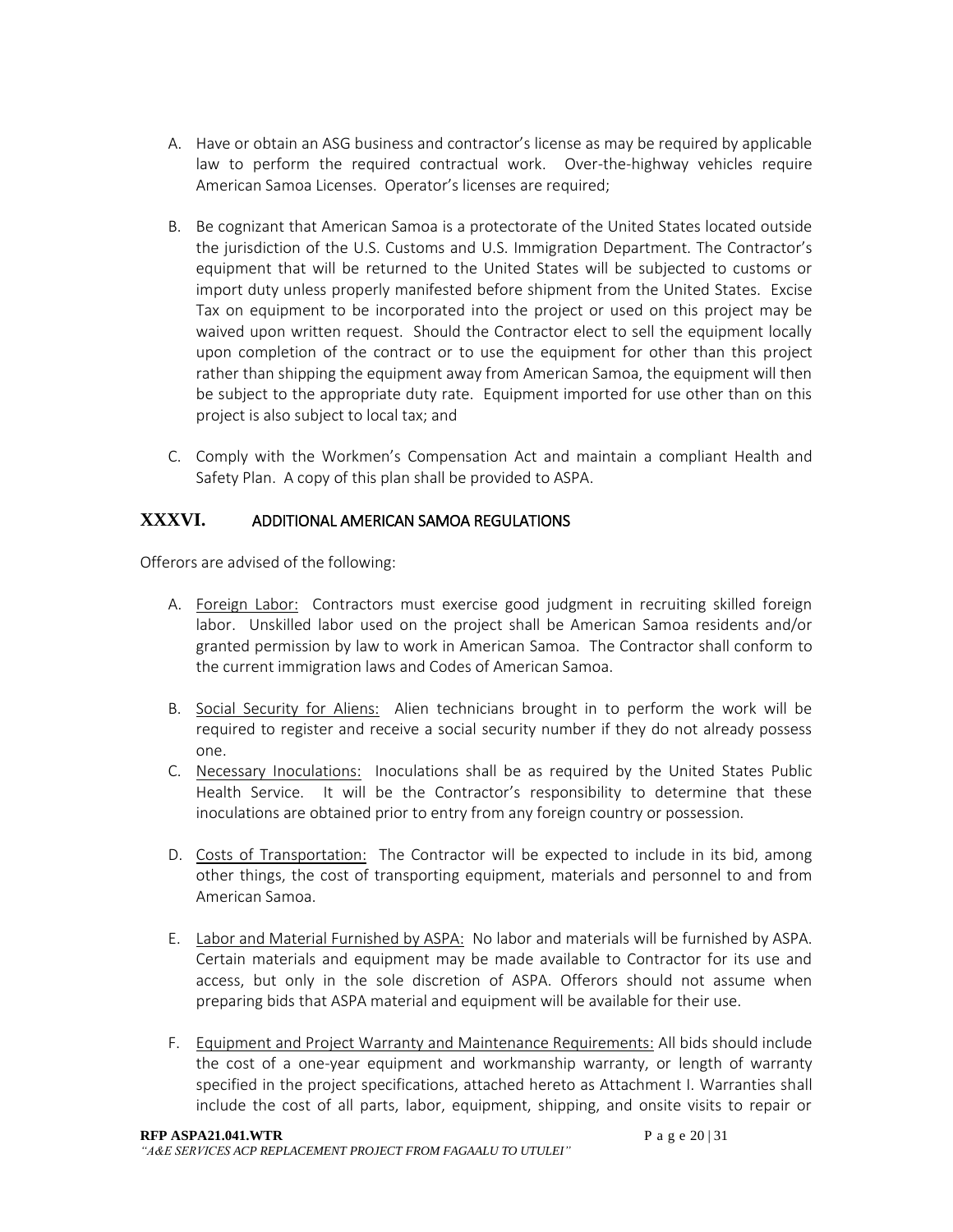replace any deficient equipment, material, or workmanship and include, at a minimum, at least one site visit by the contractor within 1 year of substantial completion ordered at ASPA's sole discretion.

### **XXXVII.** TIME IS OF THE ESSENCE

Time is of the essence in completing the work to be performed under the contract. Delays and extensions of time will not be allowed, and a penalty fee equal to 1% of the total contract shall be assessed per day for not meeting any of the milestones agreed upon between ASPA Project Engineer.

#### **XXXVIII.** REPRESENTATION REGARDING ETHICS IN PUBLIC PROCUREMENTS

By submitting a bid, each Offeror represents that it has not knowingly influenced and agrees that it will not knowingly attempt to influence any ASPA employee to breach any applicable ethical standards and represents that it has not violated, it is not violating and promises that it will not violate the prohibition against gratuities and kickbacks set forth in § 9- 103 of ASPA Procurement Rules or other applicable law.

#### **XXXIX.** REPRESENTATION REGARDING CONTINGENT FEES

The offeror represents that it has not retained a person to solicit or secure an ASPA contract upon an agreement or understanding for a commission, percentage, brokerage, or contingent fee; except for retention of bona fide employees or bona fide established commercial selling agencies for the purpose of securing business.

### **XL.** COMPLIANCE WITH LAWS

Offerors who are awarded a contract under this solicitation shall comply with the applicable standards, provisions and stipulations of all pertinent Federal and/or local laws, rules and regulations relative to the performance of this contract and the furnishing of goods.

#### **XLI.** USE OF SMALL AND MINORITY FIRMS, WOMEN'S BUSINESS ENTERPRISE AND LABOR SURPLUS AREA FIRMS.

All offerors must commit to taking affirmative steps to assure that minority firms, women's business enterprises, and labor surplus area firms are used when possible. Affirmative steps include:

- A. Placing qualified small and minority businesses and women's business enterprises on solicitation lists;
- B. Assuring that small and minority businesses, and women's business enterprises are solicited whenever they are potential sources;
- C. Dividing total requirements, when economically feasible, into smaller tasks or quantities to permit maximum participation by small and minority business, and women's business enterprises;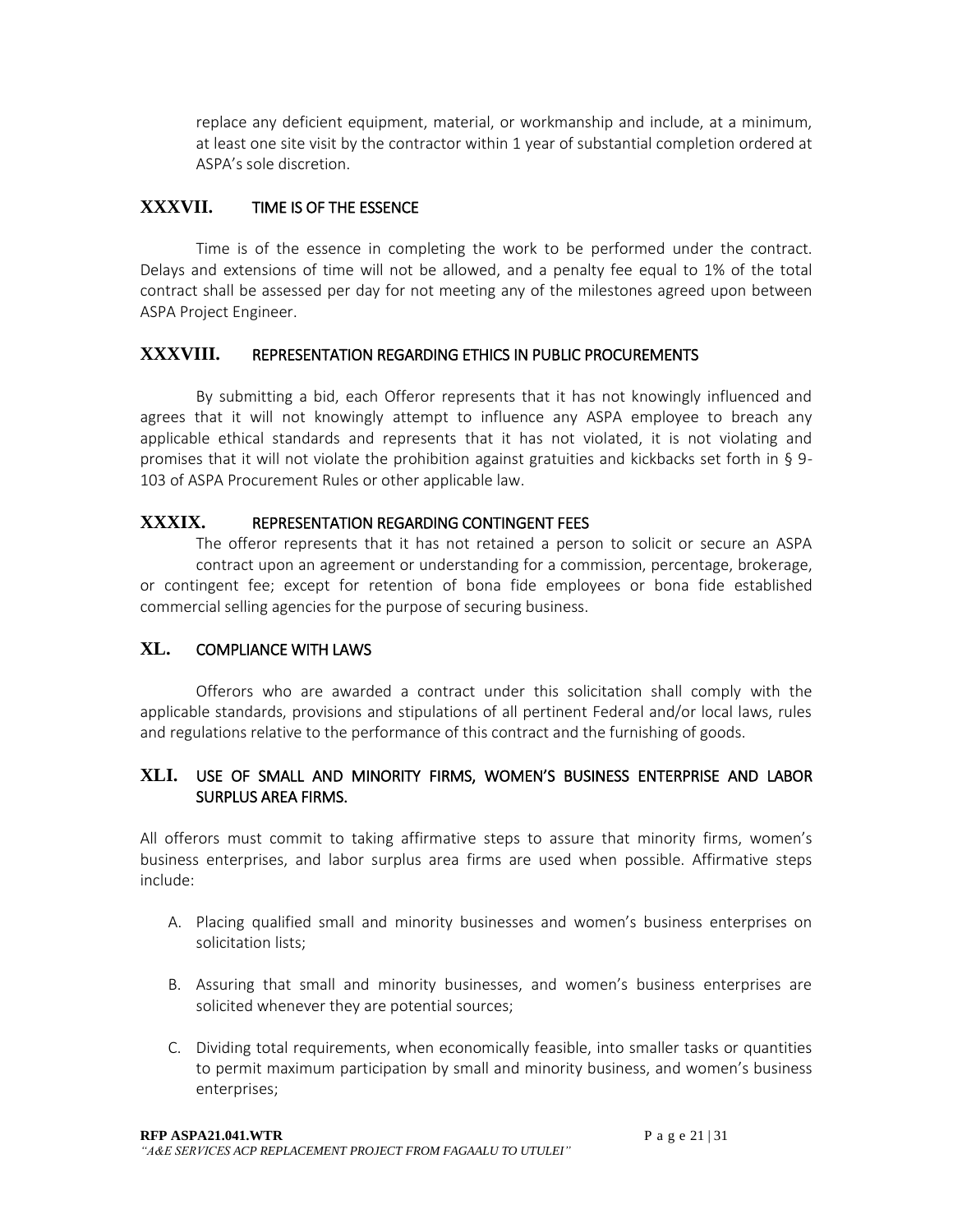- D. Establishing delivery schedules, where the requirement permits, which encourage participation by small and minority business, and women's business enterprises; and
- E. Using the services and assistance of the Small Business Administration, and the Minority Business Development Agency of the Department of Commerce.

### **XLII.** COMPLIANCE WITH FEDERAL REGULATIONS

The Work will be funded by one or more federal agencies. As such, all offerors must agree to comply with applicable federal laws and regulations, including, but not limited to:

- A. Executive Order 11246 of September 24, 1965, entitled "Equal Employment Opportunity,"as amended by Executive Order 11375 of October 13, 1967, and as supplemented in Department of Labor Regulations (41 CFR chapter 60);
- B. The Copeland "Anti-Kickback" Act (18 U.S.C. 874) as supplemented in Department of Labor regulations (29 CFR part 3);
- C. The Davis-Bacon Act (40 U.S.C. 276a to 276a-7) as supplemented by Department of Labor regulations (29 CFR part 5);
- D. Sections 103 and 107 of the Contract Work Hours and Safety Standards Act (40 U.S.C. 327-330) as supplemented by Department of Labor regulations (29 CFR part 5); and
- E. Applicable standards, orders, or requirements issued under section 306 of the Clean Air Act (42 U.S. C. 1857(h)), section 508 of the Clean Water Act (33 U.S.C. 1368), Executive Order 11738, and Environmental Protection Agency Regulations (40 CFR part 15).

### **XLIII.** VENUE AND CHOICE OF LAW

- A. Venue: The obligations of the parties hereto are performed in American Samoa, and if legal action is necessary to enforce same, exclusive venue shall be within American Samoa.
- B. Governing Law: This contract shall be governed by and construed in accordance with the laws and case decisions of American Samoa contractual matters for the term of the Agreement. The Offeror must not assign financial documents to a third-party without prior written approval by ASPA, and an amendment to the resulting Agreement.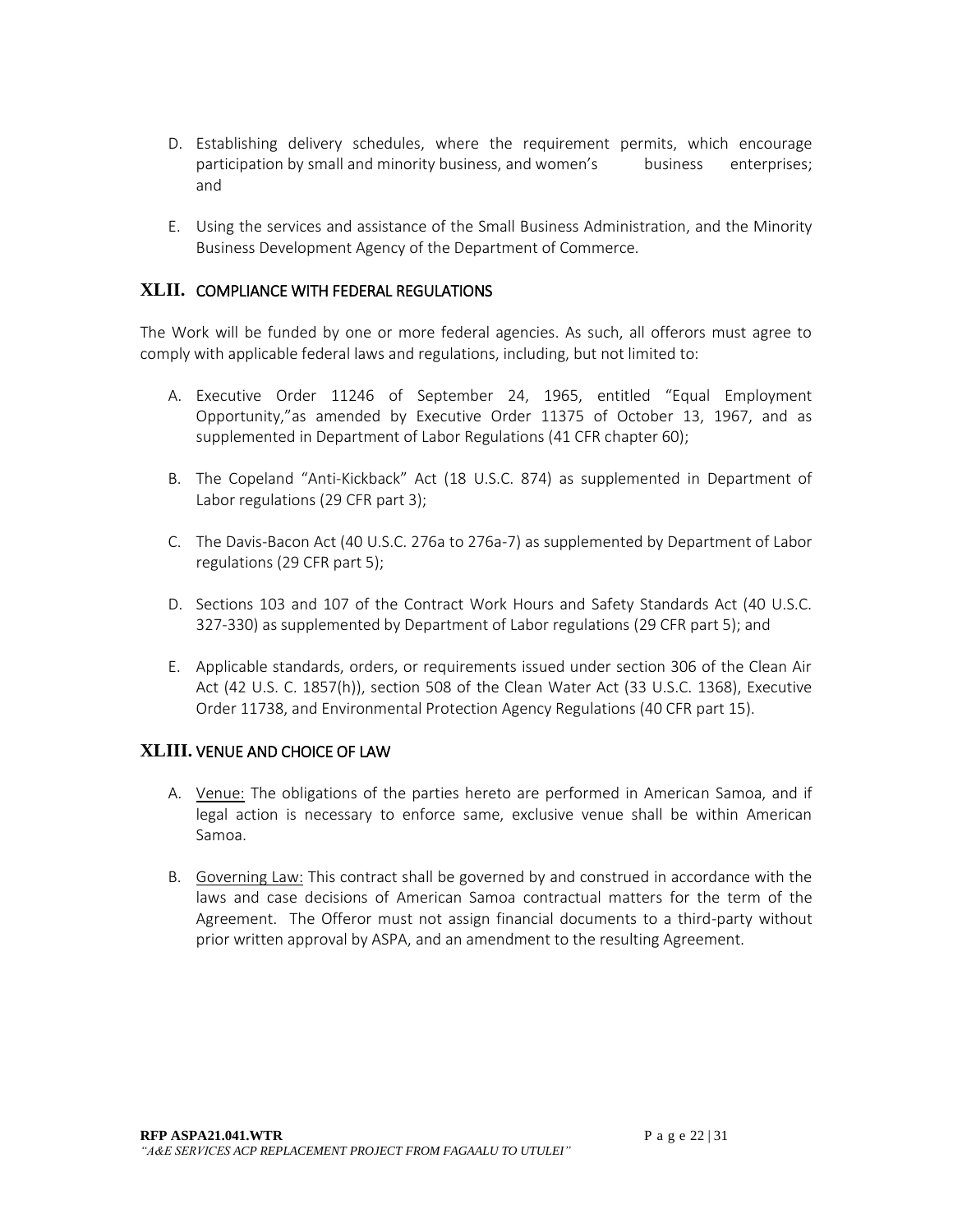#### ATTACHMENT A (PROPOSAL TRANSMITTAL FORM)

Date:

AMERICAN SAMOA POWER AUTHORITY

To Whom It May Concern:

The undersigned (hereafter referred to as the Offeror) hereby proposes and agrees to furnish all of the requested submittal and proposal information pertaining to

#### RFP NO. ASPA21.041.WTR A&E ACP REPLACEMENT PROJECT FROM FAGAALU TO UTULEI

In accordance with the Scope of Work (Attachment B), General Terms and Conditions, and other procurement requirements specified in this document for the prices stated in the itemized proposal form(s) attached hereto, plus any and all sums to be added and/or deducted resulting from all extra and/or omitted work in accordance with the unit and/or lump sum prices stated in the itemized proposal form attached hereto.

The undersigned has read and understands the proposal requirements, and is familiar with and knowledgeable of the local conditions at location(s) where the work is to be performed. The Offeror has read the Request for Proposal Instructions and General Terms and Conditions attached to ascertain that all of the requirements (see check boxes) of the cost proposal are submitted in the proposal envelope, with five copies, at the date and time for proposal opening. (See Page Five of this document, "SPECIAL REMINDERS TO PROSPECTIVE OFFERORS" to verify that all four submittal requirement boxes have been checked.)

Signed Seal and Seal and Seal and Seal and Seal and Seal and Seal and Seal and Seal and Seal and Seal and Seal

\_\_\_\_\_\_\_\_\_\_\_\_\_\_\_\_\_\_\_\_\_\_\_\_\_\_\_

\_\_\_\_\_\_\_\_\_\_\_\_\_\_\_\_\_\_\_\_\_\_\_\_\_\_\_

Date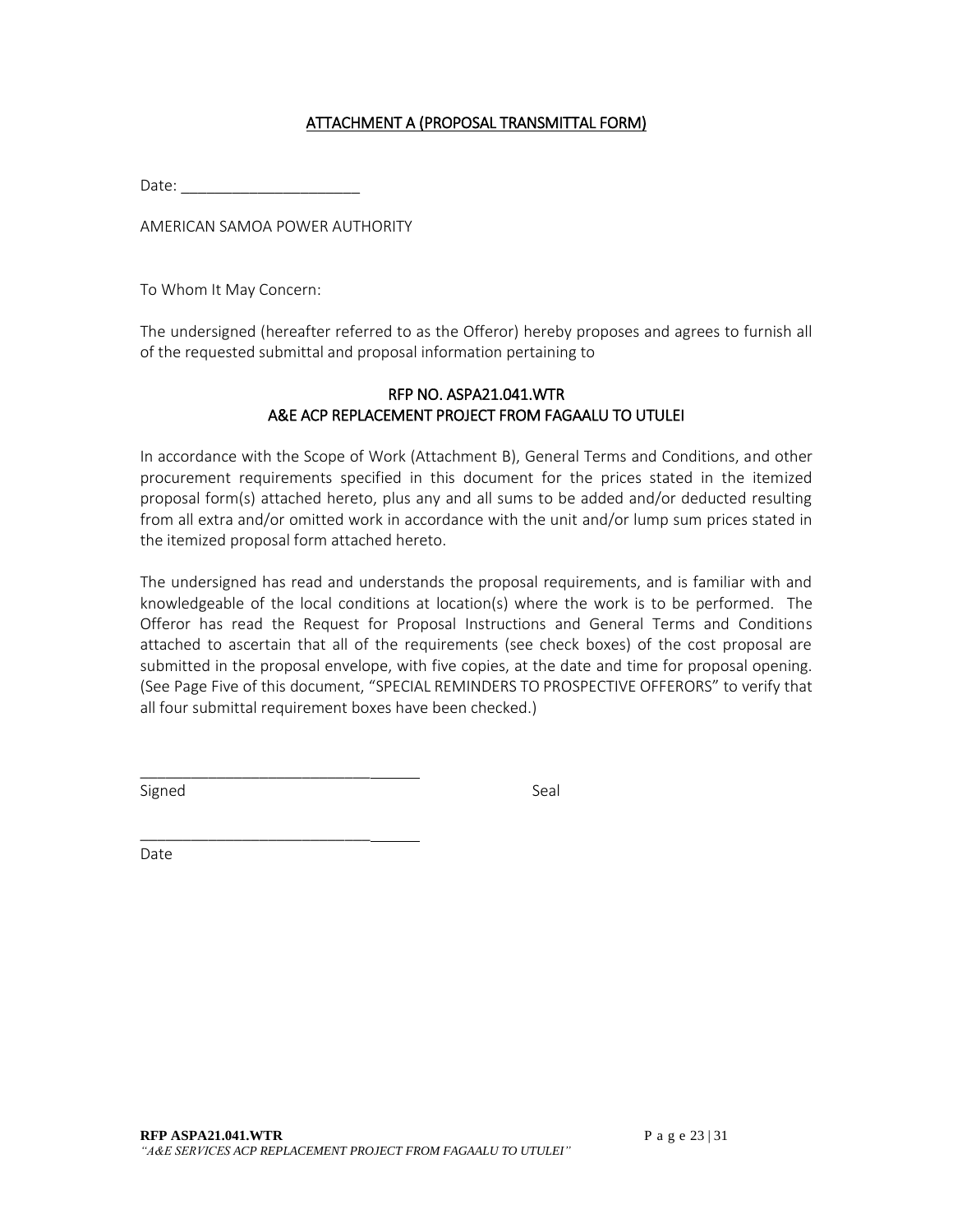# ATTACHMENT B (SCOPE OF WORK)

(Attached Separately)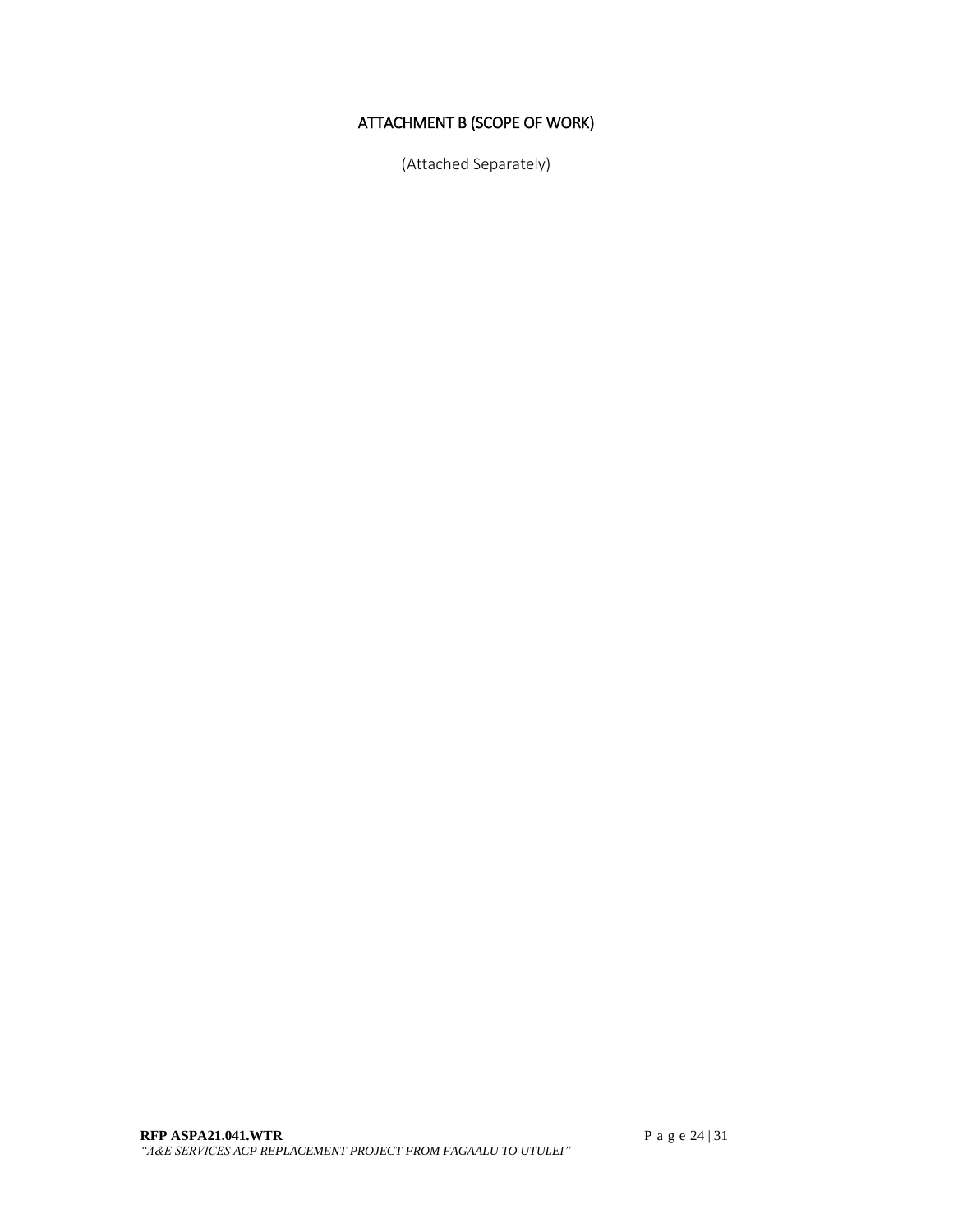### ATTACHMENT C (OFFEROR QUALIFICATION FORM)

| 1. | Name of Organization <b>Name of Organization</b>                                                                                                                                                                                                                |  |
|----|-----------------------------------------------------------------------------------------------------------------------------------------------------------------------------------------------------------------------------------------------------------------|--|
| 2. |                                                                                                                                                                                                                                                                 |  |
|    |                                                                                                                                                                                                                                                                 |  |
|    |                                                                                                                                                                                                                                                                 |  |
|    |                                                                                                                                                                                                                                                                 |  |
|    | d. Fax Number:                                                                                                                                                                                                                                                  |  |
|    |                                                                                                                                                                                                                                                                 |  |
| 3. |                                                                                                                                                                                                                                                                 |  |
| 4. | Type of Business (please check one):                                                                                                                                                                                                                            |  |
|    | Corporation                                                                                                                                                                                                                                                     |  |
|    | Partnership                                                                                                                                                                                                                                                     |  |
|    | Proprietorship                                                                                                                                                                                                                                                  |  |
|    | Joint Venture                                                                                                                                                                                                                                                   |  |
|    | Note: For Corporations - Articles of Incorporation Certification must be on record with<br>the Treasurer of American Samoa. Copies of partnership agreements and articles of<br>incorporation must be submitted to the revenue branch with application form and |  |

5. Place of Organization or State of Incorporation: \_\_\_\_\_\_\_\_\_\_\_\_\_\_\_\_\_\_\_\_\_\_\_\_\_\_\_\_

\_\_\_\_\_\_\_\_\_\_\_\_\_\_\_\_\_\_\_\_\_\_\_\_\_\_\_\_\_\_\_\_\_\_\_\_\_\_\_\_\_\_\_\_\_\_\_\_\_\_\_\_\_\_\_\_\_\_\_\_

\_\_\_\_\_\_\_\_\_\_\_\_\_\_\_\_\_\_\_\_\_\_\_\_\_\_\_\_\_\_\_\_\_\_\_\_\_\_\_\_\_\_\_\_\_\_\_\_\_\_\_\_\_\_\_\_\_\_\_\_

\_\_\_\_\_\_\_\_\_\_\_\_\_\_\_\_\_\_\_\_\_\_\_\_\_\_\_\_\_\_\_\_\_\_\_\_\_\_\_\_\_\_\_\_\_\_\_\_\_\_\_\_\_\_\_\_\_\_\_\_

6. Owner's Names and Addresses (if not a Corporation):

*with aliens are subject to immigration board review.* 

7. For Corporations: Names and Addresses of Directors, Officers, and Stockholders with 20% or greater interest in the company.

\_\_\_\_\_\_\_\_\_\_\_\_\_\_\_\_\_\_\_\_\_\_\_\_\_\_\_\_\_\_\_\_\_\_\_\_\_\_\_\_\_\_\_\_\_\_\_\_\_\_\_\_\_\_\_\_\_\_\_\_\_\_\_\_\_\_\_\_\_\_\_\_

\_\_\_\_\_\_\_\_\_\_\_\_\_\_\_\_\_\_\_\_\_\_\_\_\_\_\_\_\_\_\_\_\_\_\_\_\_\_\_\_\_\_\_\_\_\_\_\_\_\_\_\_\_\_\_\_\_\_\_\_\_\_\_\_\_\_\_\_\_\_\_\_

*relevant documents. Aliens cannot operate sole ownership enterprises and partnerships* 

\_\_\_\_\_\_\_\_\_\_\_\_\_\_\_\_\_\_\_\_\_\_\_\_\_\_\_\_\_\_\_\_\_\_\_\_\_\_\_\_\_\_\_\_\_\_\_\_\_\_\_\_\_\_\_\_\_\_\_\_\_\_\_\_\_\_\_\_\_\_\_\_

8. List US States and Territories where company is registered as a foreign corporation.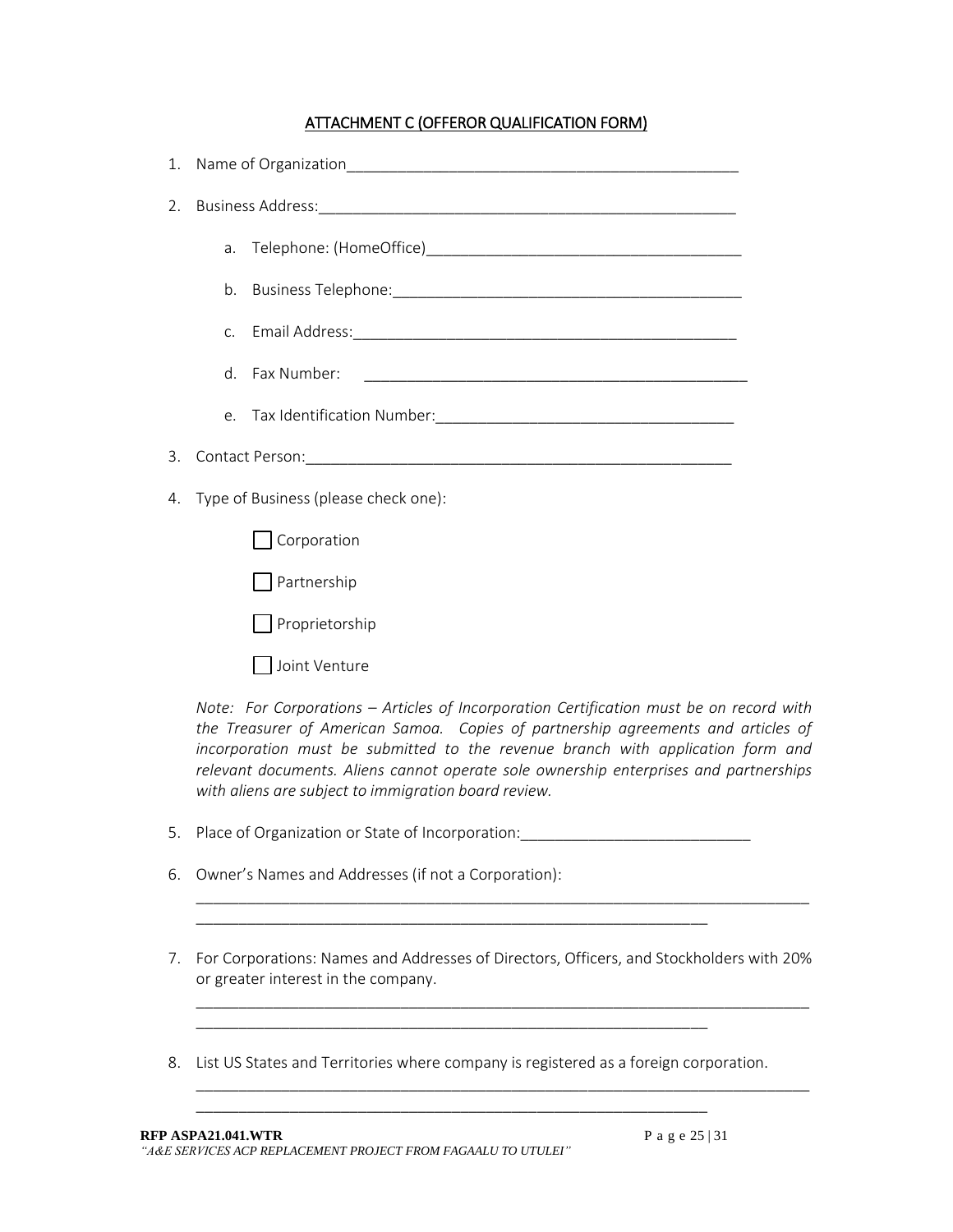9. List all projects of similar scope and extent to which the Offeror has conducted within the past five-years; provide the dollar value contract amount for each project. And list project owner contact information for reference inquiries.

| Location                                                                   | and | Date |  | of   |  | Project: |
|----------------------------------------------------------------------------|-----|------|--|------|--|----------|
|                                                                            |     |      |  |      |  |          |
| Name and address of awarding agency or owner for which work was performed: |     |      |  |      |  |          |
| Name, address, and phone number of Contact Person for the agency:          |     |      |  |      |  |          |
| Completion___________________________<br>If not completed, why?            |     |      |  | Date |  | οf       |
|                                                                            |     |      |  |      |  |          |
| Was contract performed under joint venture, if so with whom and under what |     |      |  |      |  |          |
| Location                                                                   | and | Date |  | οf   |  | Project: |
| Nature and scope of contract (provide a brief project description):        |     |      |  |      |  |          |
|                                                                            |     |      |  |      |  |          |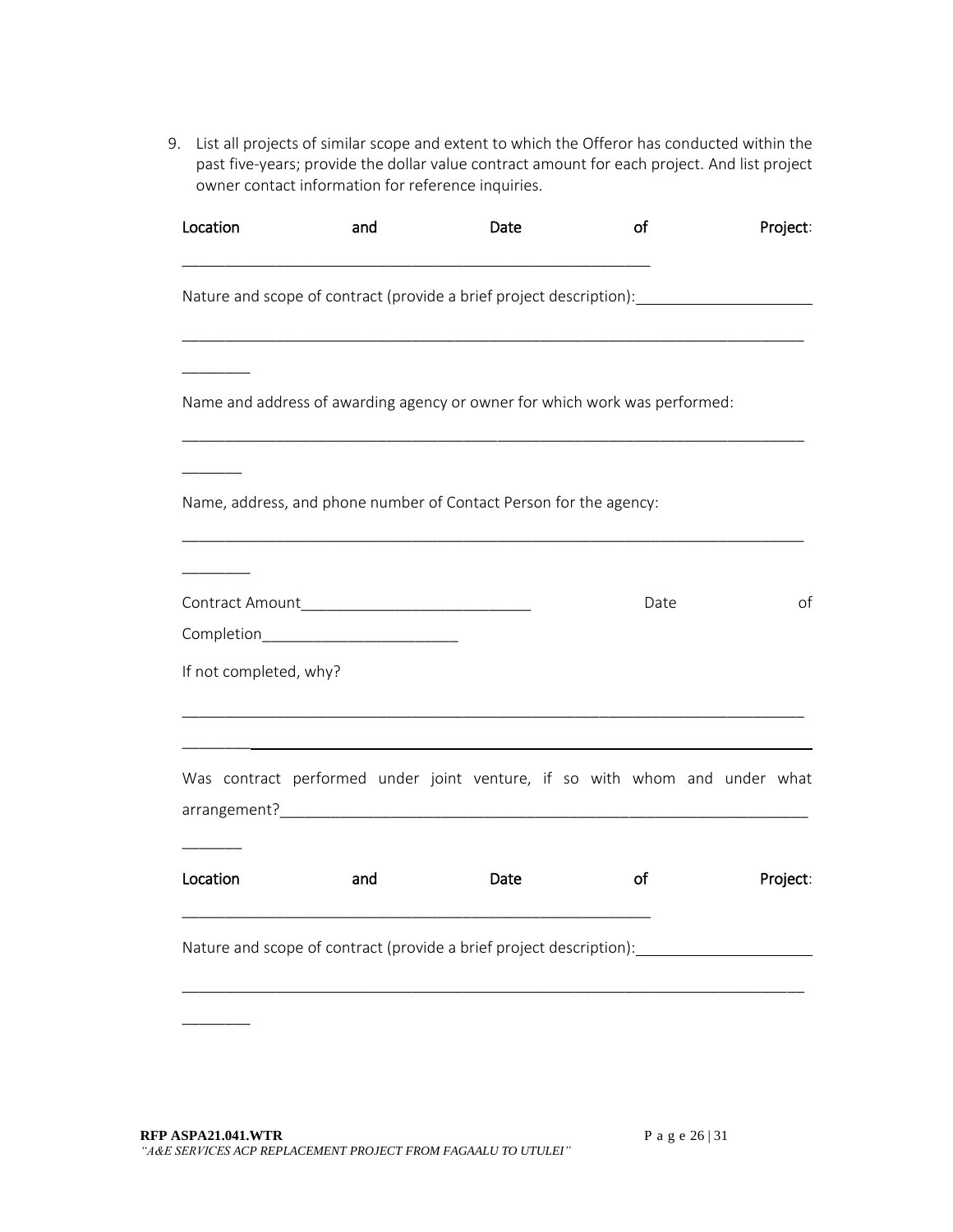Name and address of awarding agency or owner for which work was performed:

\_\_\_\_\_\_\_\_\_\_\_\_\_\_\_\_\_\_\_\_\_\_\_\_\_\_\_\_\_\_\_\_\_\_\_\_\_\_\_\_\_\_\_\_\_\_\_\_\_\_\_\_\_\_\_\_\_\_\_\_\_\_\_\_\_\_\_\_\_\_\_\_\_

| Name, address, and phone number of Contact Person for the agency:          |  |  |  |      |  |    |
|----------------------------------------------------------------------------|--|--|--|------|--|----|
|                                                                            |  |  |  |      |  |    |
|                                                                            |  |  |  | Date |  | οf |
| Completion___________________________                                      |  |  |  |      |  |    |
| If not completed, why?                                                     |  |  |  |      |  |    |
|                                                                            |  |  |  |      |  |    |
|                                                                            |  |  |  |      |  |    |
| Was contract performed under joint venture, if so with whom and under what |  |  |  |      |  |    |
|                                                                            |  |  |  |      |  |    |
|                                                                            |  |  |  |      |  |    |

10. List the name or names of supervisory personnel proposed to be employed on the work under this Contract, including the qualifications and experience record for each. Personnel resumes may be included within the Offeror's proposal submittal.

| No. | Names | Qualifications | Experience |
|-----|-------|----------------|------------|
|     |       |                |            |
|     |       |                |            |
|     |       |                |            |
|     |       |                |            |
|     |       |                |            |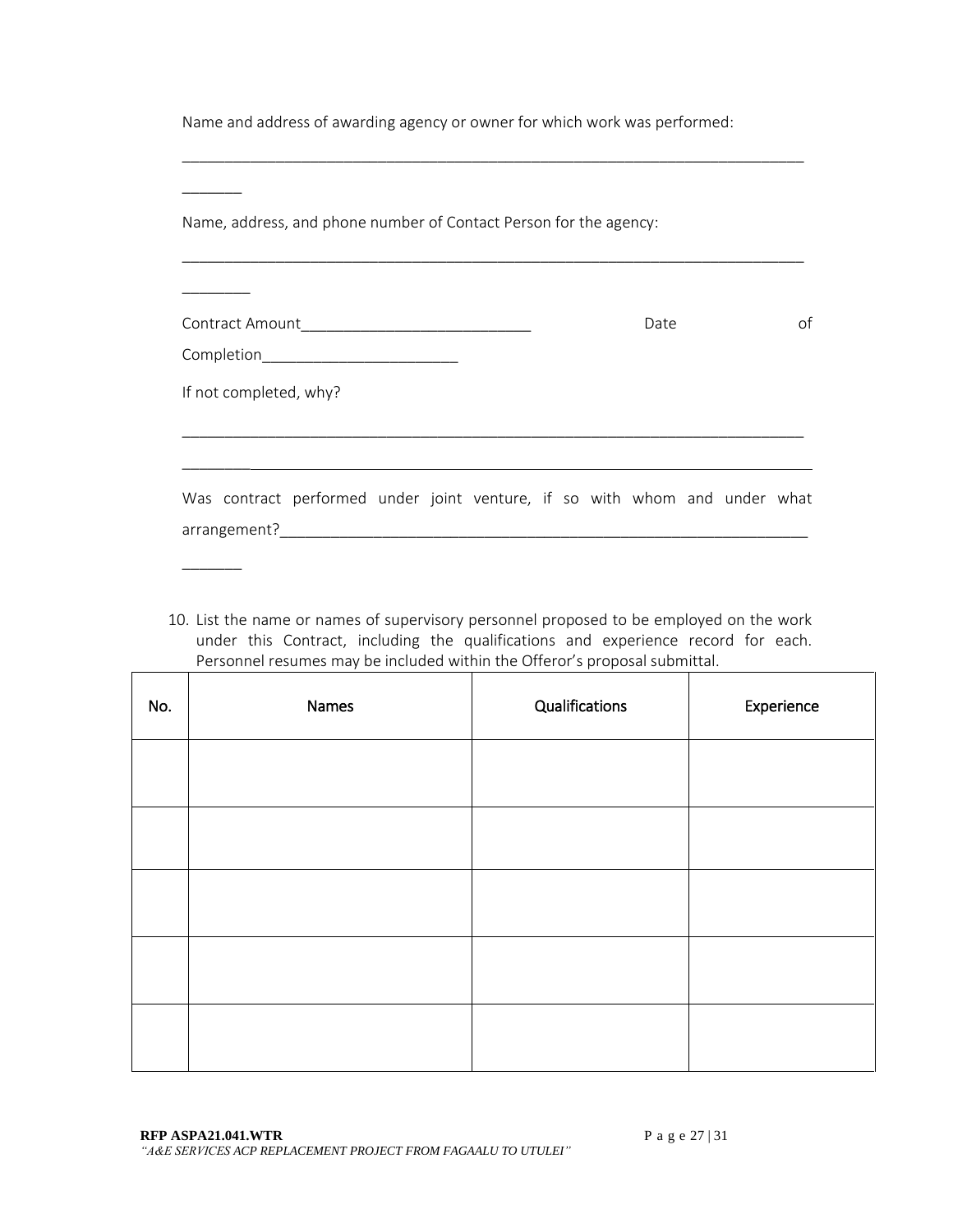11. List the names and addresses of at least three (3) references, one of which should be a bank or other lending institution, governmental agency, or bonding company.

| No. | Name of Reference | <b>Address and Contact Information</b> |  |
|-----|-------------------|----------------------------------------|--|
|     |                   |                                        |  |
|     |                   |                                        |  |
|     |                   |                                        |  |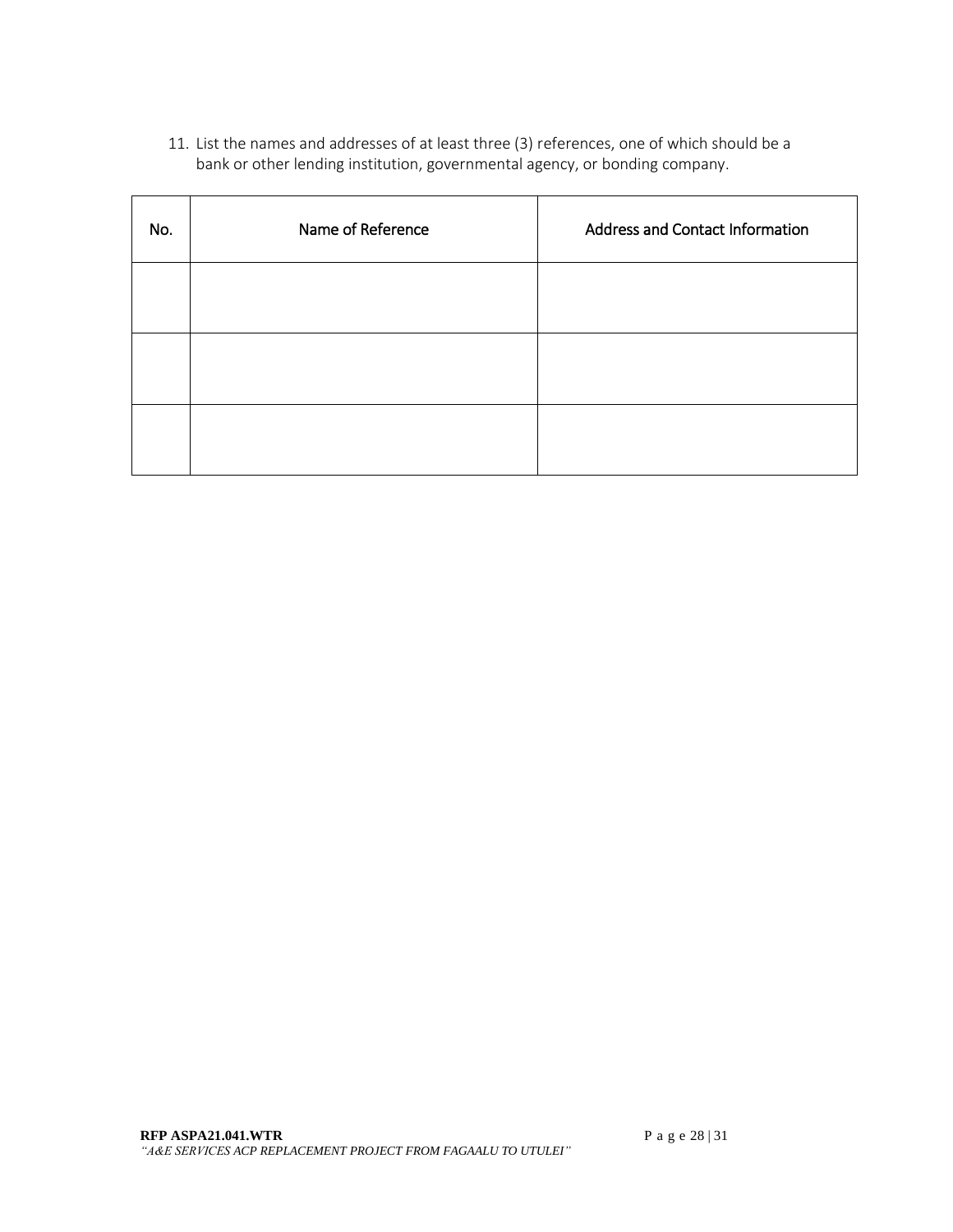#### ATTACHMENT D (DISCLOSURE STATEMENTS)

This form must be completed by all offerors and submitted with the proposal.

|      | (Name of owner or partner- all partners must complete a form)               |                                                                                                                                                                           |  |  |  |
|------|-----------------------------------------------------------------------------|---------------------------------------------------------------------------------------------------------------------------------------------------------------------------|--|--|--|
| of   | the Offeror, that has submitted the attached proposal:<br>(Name of Company) |                                                                                                                                                                           |  |  |  |
|      | (Complete one of the two following statements)                              |                                                                                                                                                                           |  |  |  |
| А.   | (ASG)                                                                       | I have no immediate relatives (parents, children or siblings) who are currently employed<br>by the American Samoa Power Authority (ASPA) or the American Samoa Government |  |  |  |
|      | (Signed)                                                                    | (Title)                                                                                                                                                                   |  |  |  |
| В.   | ASPA or the ASG.                                                            | I have immediate relatives (parents, children or siblings) who are currently employed by                                                                                  |  |  |  |
|      | Their names and positions in are as follows.                                |                                                                                                                                                                           |  |  |  |
| Name | Relationship to Offeror                                                     | Position in ASPA                                                                                                                                                          |  |  |  |
|      |                                                                             |                                                                                                                                                                           |  |  |  |
|      |                                                                             |                                                                                                                                                                           |  |  |  |
|      | (Signed)                                                                    | (Title)                                                                                                                                                                   |  |  |  |

*Note: It is not against ASPA procurement rules for the relatives of government employees to bid on and receive government contracts provided they disclose such relationships at the time of bidding.*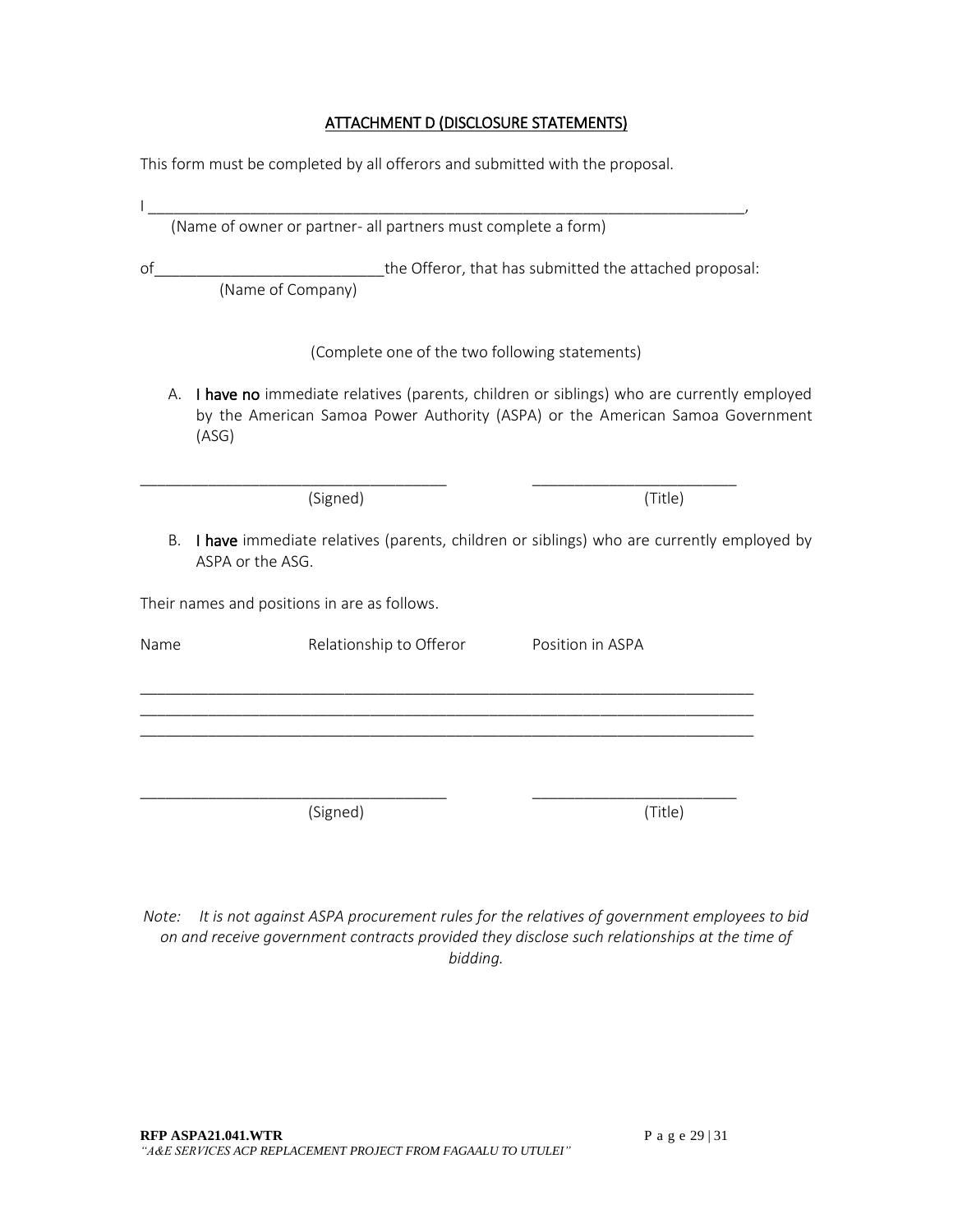#### ATTACHMENT E (NON-COLLUSION AFFIDAVIT OF PRIME OFFEROR)

| says that: | being first duly sworn deposes and                                                         |
|------------|--------------------------------------------------------------------------------------------|
|            | He/She is                                                                                  |
|            | (Owner, Partner, Representative or Agent)                                                  |
|            | οf                                                                                         |
|            | (Company Name)                                                                             |
|            | of Offeror, that has submitted the attached bid.                                           |
| 2.         | He is fully informed regarding the preparation and contents of the attached bid and of all |

- pertinent circumstances regarding such bid.
- 3. Such bid is genuine and is not a collusive or false bid.
- 4. Neither the said Offeror nor any of its officers, partners, owner, agents, representatives, employees or parties in interest, including this affiant, has in any way colluded, conspired, connived or agreed, directly or indirectly with any other Offeror, firm or person to submit a collusive or false bid in connection with the Contract for which the attached bid has been submitted or to refrain from bidding in connection with such Contract, or has in any manner, directly or indirectly, sought by agreement or collusion or communication or conference with any other Offeror, or to secure through any collusion, conspiracy, connivance or unlawful agreement any advantage against American Samoa Power Authority or any person interested in the proposed Contract; and
- 5. The price or prices quoted in the attached bid are fair and proper, and are not tainted by any collusion, conspiracy, connivance or unlawful agreement on the part of the Offeror or any of its agent's representatives, owners, employees, or parties in interest, including this affiant.

| (Signed)         |                                                    |      |      |
|------------------|----------------------------------------------------|------|------|
| (Title)          |                                                    |      |      |
|                  | Subscribed and sworn to before me this day of      |      | 2021 |
| (Signed) (Title) |                                                    |      |      |
|                  | My Commission expires <b>My Commission expires</b> | 2021 |      |